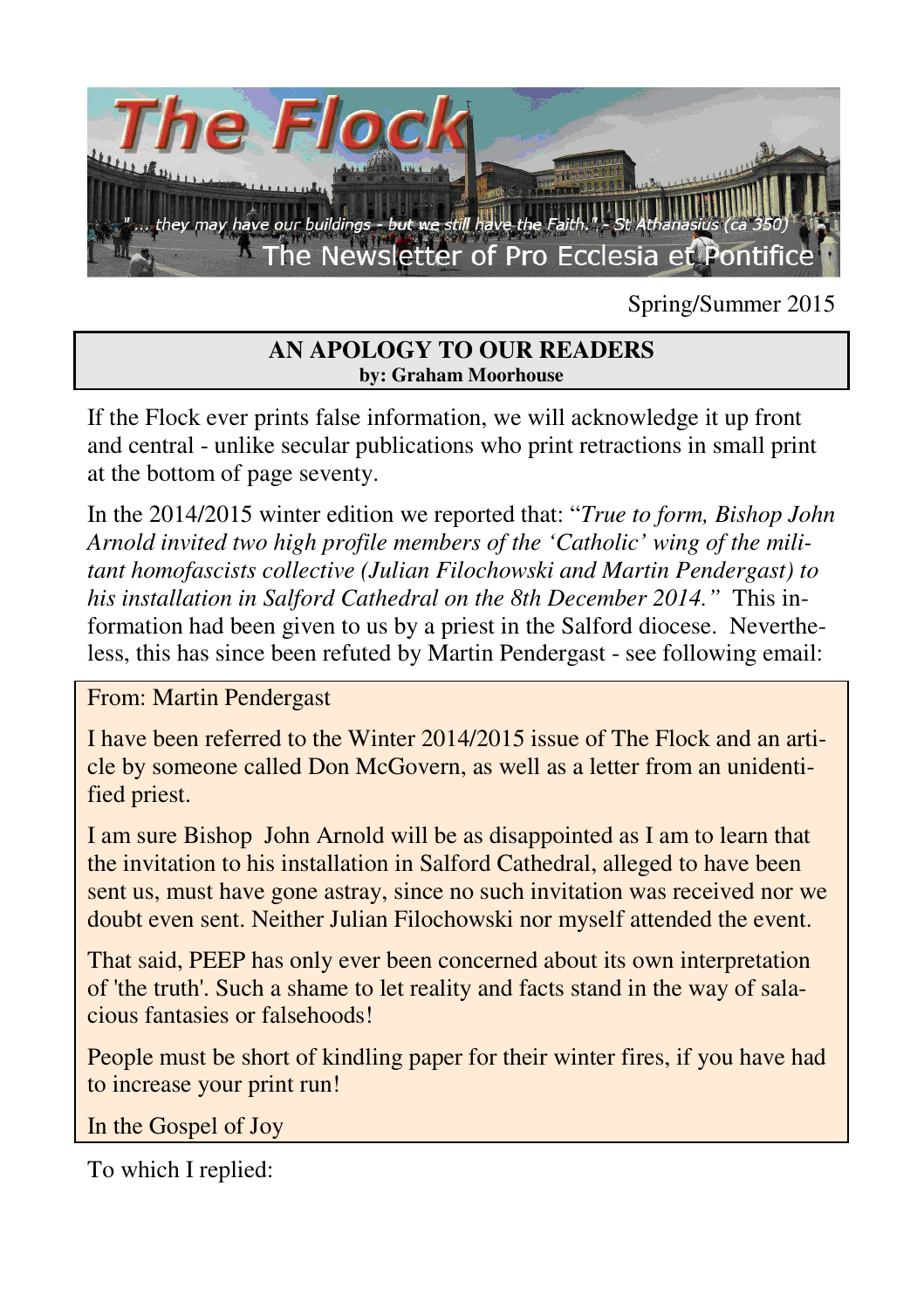Dear Martin,

We were informed by a priest of the diocese of the truth of this statement. If it was untrue I, of course, apologise unreservedly and will certainly ensure that a retraction appears in the next issue, which will now be the Spring issue.

As for our *"own interpretation of 'the truth'"*, if you can point out where our interpretation of the truth differs from that of the Church's interpretation, I should be happy to print further retractions.

However, I must point out that there is no such thing as truth to which one may lay personal ownership. Truth is by definition one and indivisible, therefore, if something is true, it is by definition "our/everyone's" truth - we can only claim personal ownership of our errors.

God bless: Graham Chairman - Pro Ecclesia et Pontifice

I see no reason not to accept Mr Prendergast's denial and therefore apologise to our readers for printing false information. Although I remain a little puzzled as to why Mr Pendergast should feel so offended that we erroneously, but clearly in good faith, reported that he had been invited.

Another snippet of interesting (and possibly good) news; we have been advised by another priest in the Salford diocese that Bishop Arnold's first letter to them banned General Absolution, describing it as a misunderstanding of the nature of the Sacrament. Furthermore, he has repeated it, adding that he is willing to argue about it but that it is clearly banned.

We cannot, of course, exclude the grace of office in action here, but, given his Lordship's track record, it would be prudent to be cautious and just wait and see, "Watch this space," as they say.

## **GOOD NEWS AND DATES FOR YOUR DIARY**

In the last Flock we reported that your committee, owing to the physical impossibility of thanking you all personally for your incredible generosity, planned to have the Holy Sacrifice of the Mass offered quarterly for all our benefactors both living and dead.

We now have the following dates for your diary: Sunday 14th June 2015, Sunday 13th September 2015 and Sunday 13th December 2015. These Masses will start at 10:45am at St Bede's Catholic Church, 58 Thornton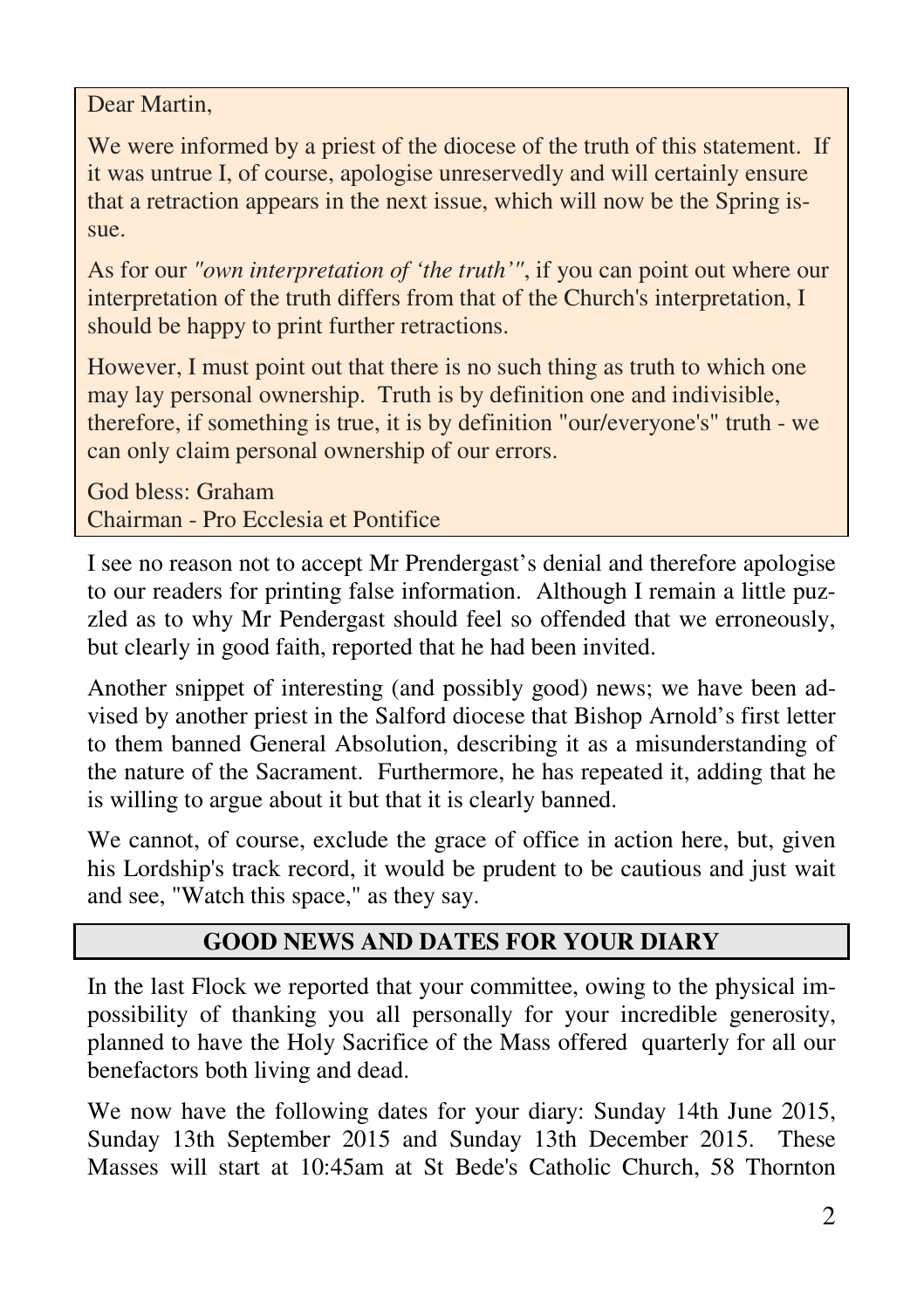Road, Clapham Park, London, SW12 0LF, and will be celebrated in the traditional Roman Rite, i.e. the rite of our forefathers, saints and martyrs.

One story that may amuse Flock readers: I was telephoned by a priest in the West Country. He related how a parishioner had handed him the last two copies of the Flock and expressed concern about the language and the tenor of the content, and asked him to take a look at them. There was then a pregnant pause, while I stilled myself for an ear bashing from another post-Conciliar Fr Flapdoodle. But the pause was broken by him exclaiming, *"Bl\*\*\*dy marvellous! Can you put me on the mailing list?"* 

## **INCREASING FLOCK READERSHIP**

The readership of the Flock increased by close on two hundred last quarter, including several priests. Well done to those readers who helped us achieve this.



# **CALL TO ACTION**

We have now designed a flyer promoting the Flock, and we enclose ten copies to get you started. These are free, so if you can use more, just email or ring us, and we will be delighted to send you as many as you can make use of.

Leave them at the back of churches or slip them inside Catholic periodicals. If your priest is a Catholic and a good man, do him the courtesy of seeking his permission. You can also, of course, hand them directly to prospects.

However, if the priest is in bed with the enemy (for example: sells blatantly Modernist publications like the Tablet in his church) then he is the enemy. A genuine Catholic is clearly under no obligation to seek the permission of enemies of the faith before promoting the Faith in a Catholic church. In which case feel free to use your own ingenuity to promote the Flock by distributing these flyers.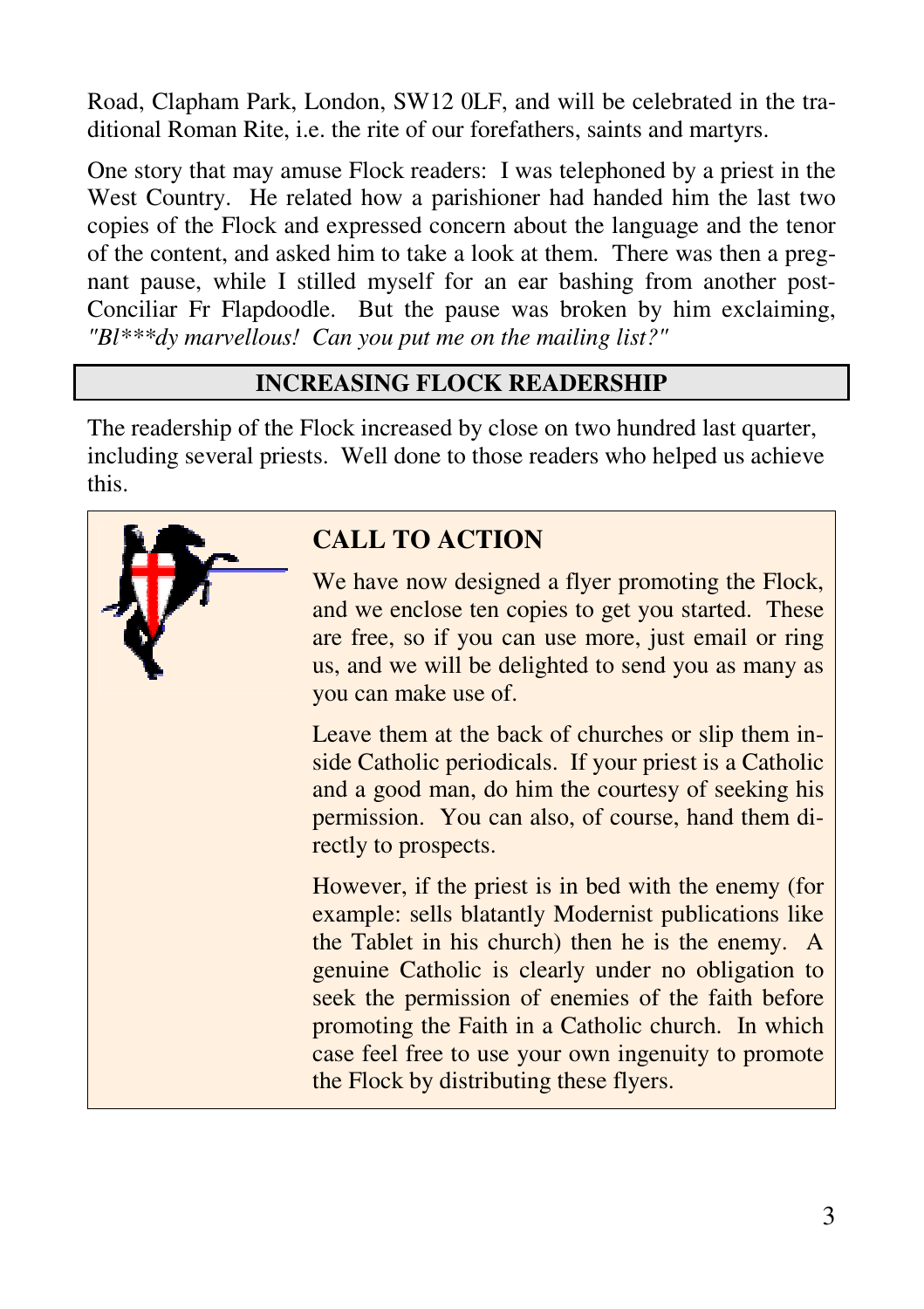## **The** *Old* **Evangelization Veritas in Via (Truth in the Street) Goes North! By: Patrick Lawler (Vice-Chairman)**



The picture above is of a group of traditional Catholics outside Brixton underground giving away rosaries and pitching for the faith. I'm the one on the far left, standing next to Graham. This is a missionary outreach that has come from the laity. Veritas in Via (Truth in the Street) is a grassroots, nonprofit Catholic evangelization organization, dedicated to responding to the mandate of Jesus to preach the Gospel to all nations by taking our Catholic faith into the streets. This is done in a mostly non-confrontational way, allowing God's grace to move in the hearts of those who witness our public Catholic presence, engage in conversation with us and take away free Catholic literature.

The aims are very simple, to open the minds and hearts of non-Catholics to the one true faith, to encourage lapsed Catholics to return to the faith and neo-Catholics to explore the orthodoxy and orthopraxis of our forefather, saints and martyrs. There is nothing "new" about our efforts, perish the very thought, this is just good old fashioned evangelizing.

It's also great fun and God is indeed good, for we have already seen two new attendees at the local traditional Mass resulting from our witness, and it is very early days yet.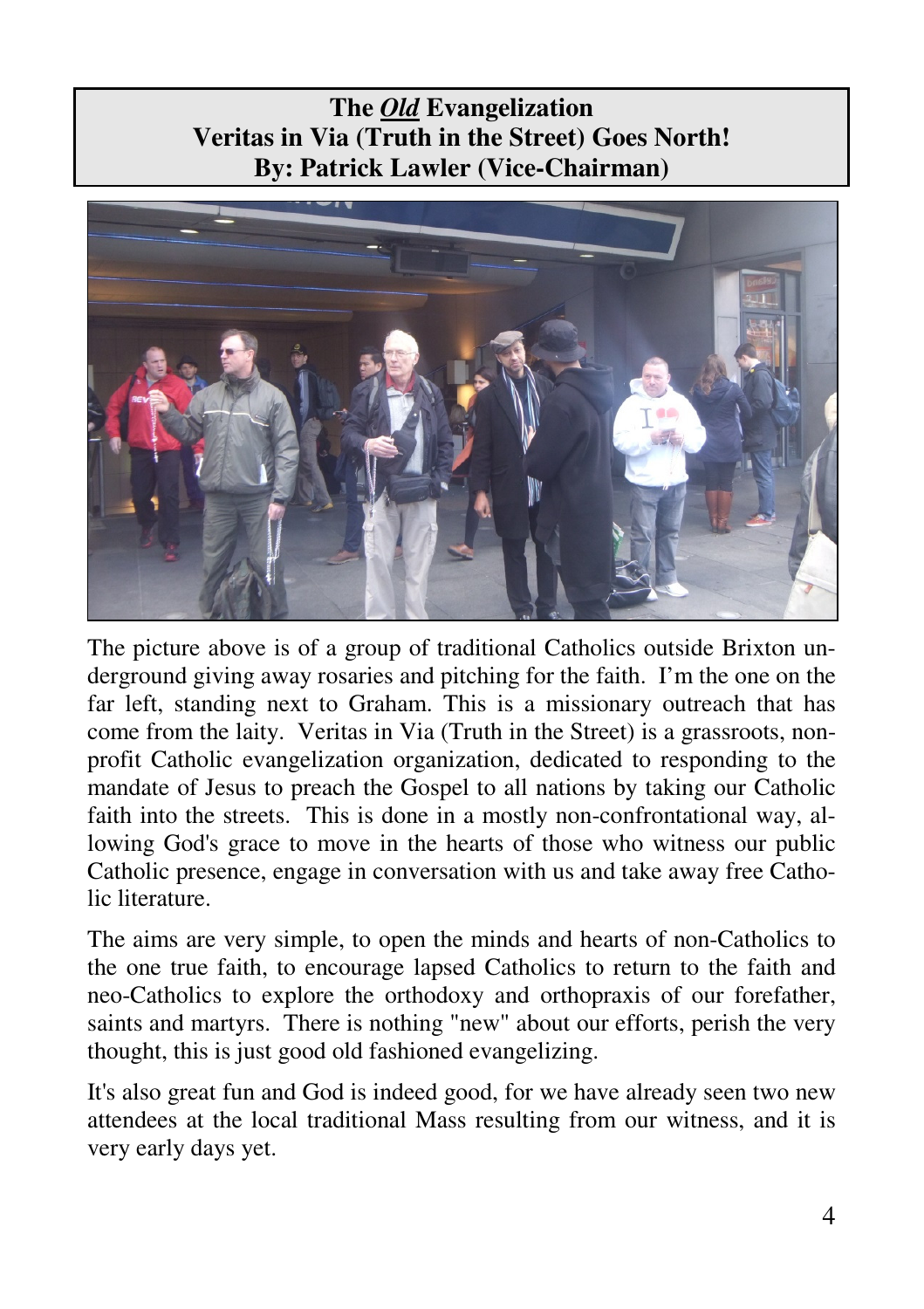The first time I joined in, I was nervous and hesitant but, believe me, nothing gives you the impetus to really learn and love the Faith more than being upfront in public and answering people's challenges and questions. Now I absolutely love it!

*"But sanctify the Lord Christ in your hearts, being ready always to satisfy every one that asketh you a reason of that hope which is in you." [1 Peter 3:15]* 

Due to a change of job, I will be moving to the North East in July and I am determined to start a Veritas in Via Chapter when I get there. At the moment, Newcastle would seem to be the obvious choice to be able to reach the most people.

Everyone who participates in Veritas in Via has their own style – some are quiet, some are noisy, some are funny. One pitch I often address to passersby is:

"The Catholic Church is called 'The Church Militant'. Why are we called 'The Church Militant'? Because we fight! We fight darkness with Light, who is our Lord Jesus Christ. We fight lies with Truth, who is our Lord Jesus Christ. We fight hate with Love, who is our Lord Jesus Christ. We fight insanity and unreason with Reason and Rationality, who is our Lord Jesus Christ"

So, will you join me? .



## **CALL TO ACTION**

**If you feel that this may be something to which Christ is calling you, do get in touch. Patrick would love to hear from you** 

**Ring: Patrick Lawler** 

**Tel: (H) 01784 558686 (M) 07913 682341** 

**Email: patrick\_lawler@hotmail.co.uk**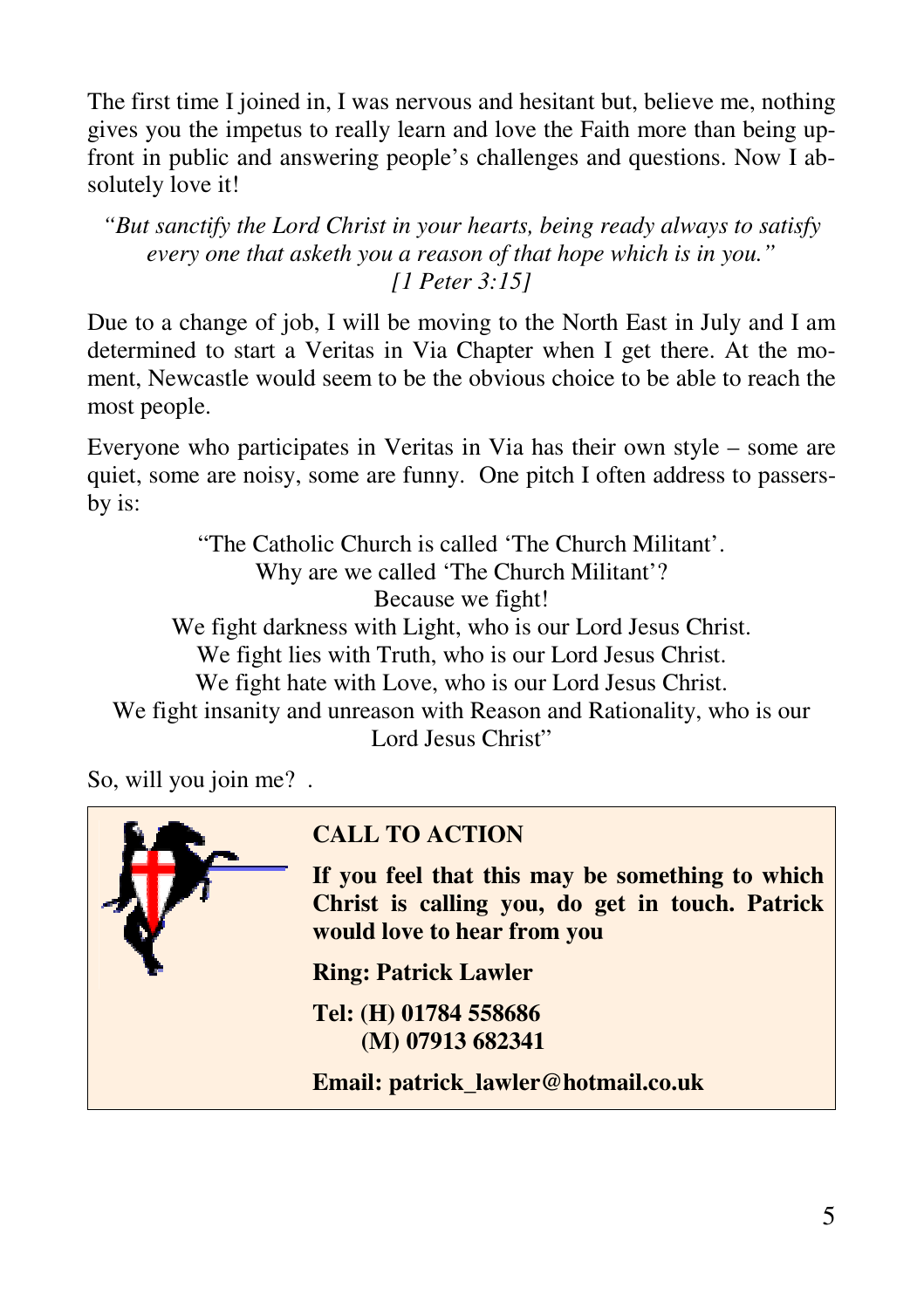#### **EXTRA ECCLESIAM NULLA SALUS (THERE IS NO SALVATION OUTSIDE THE CHURCH) The following is based on a blog by Ann Barnhardt (Abridged and adapted by Graham Moorhouse)**

**[Pope Francis infamously stated that** *"God is not a Catholic."* **But the Catholic Church is the Body of Christ! Does, therefore, God, the Second Person of the Blessed Trinity, have a Catholic Body and a non-Catholic head? Or does God the Father and God the Holy Ghost have a different religion to God the Son? Enough of this post-Conciliar witter! - Ed]** 

The statement, *there is no salvation outside the Catholic Church*, is TRUE. It is time to explain this clearly and forthrightly, because it is actually one of the truths that is most persuasive and attractive in the conversion process. Why? Because the explanation is logical, coherent, and beautiful.

The reason why almost everyone in post-Christian western culture today goes pale at the reiteration of the truth that there is no salvation outside the Catholic Church is because we have been brainwashed to deny that there is any such thing as "truth". We have been conditioned to accept that  $2+2$ equals 4, and 7, and 8,349,085 – if that is what you want. Because there is *"my truth"* and *"your truth"* and *"we each have our own truth"*, and *"life is a pilgrimage of discovering our own truth"*. The zeitgeist has not only torn down the notion of truth via soft, cultural means, but also through the hardest of sciences – mathematics. If you are under the age of forty-five, you were almost certainly never taught logic as a branch of mathematics. Logic is the use and study of valid reasoning, that is, truth and falsity. It has been removed from maths curricula in the western world out of necessity, because logic is the hammer that smashes the idol of relativism. The reason why even functionally intelligent people today, simply cannot parse current events and get their heads around what should be extremely simple to grasp dynamics is because people have been conditioned to view as normal – if not virtuous – the simultaneous holding of contradictory positions.

But there can only ever be *one truth*, and thus, there can be, by mathematical necessity, only *one Church*. There *cannot* be multiple "churches", each holding contradictory positions (hence self-evidently distinct one from another), because two contradictory things *cannot both be the same thing*. And we know that there is a *Church*, because Our Lord Himself in the Gospels mentioned it repeatedly, not the least of which was this impossible-toget-around statement: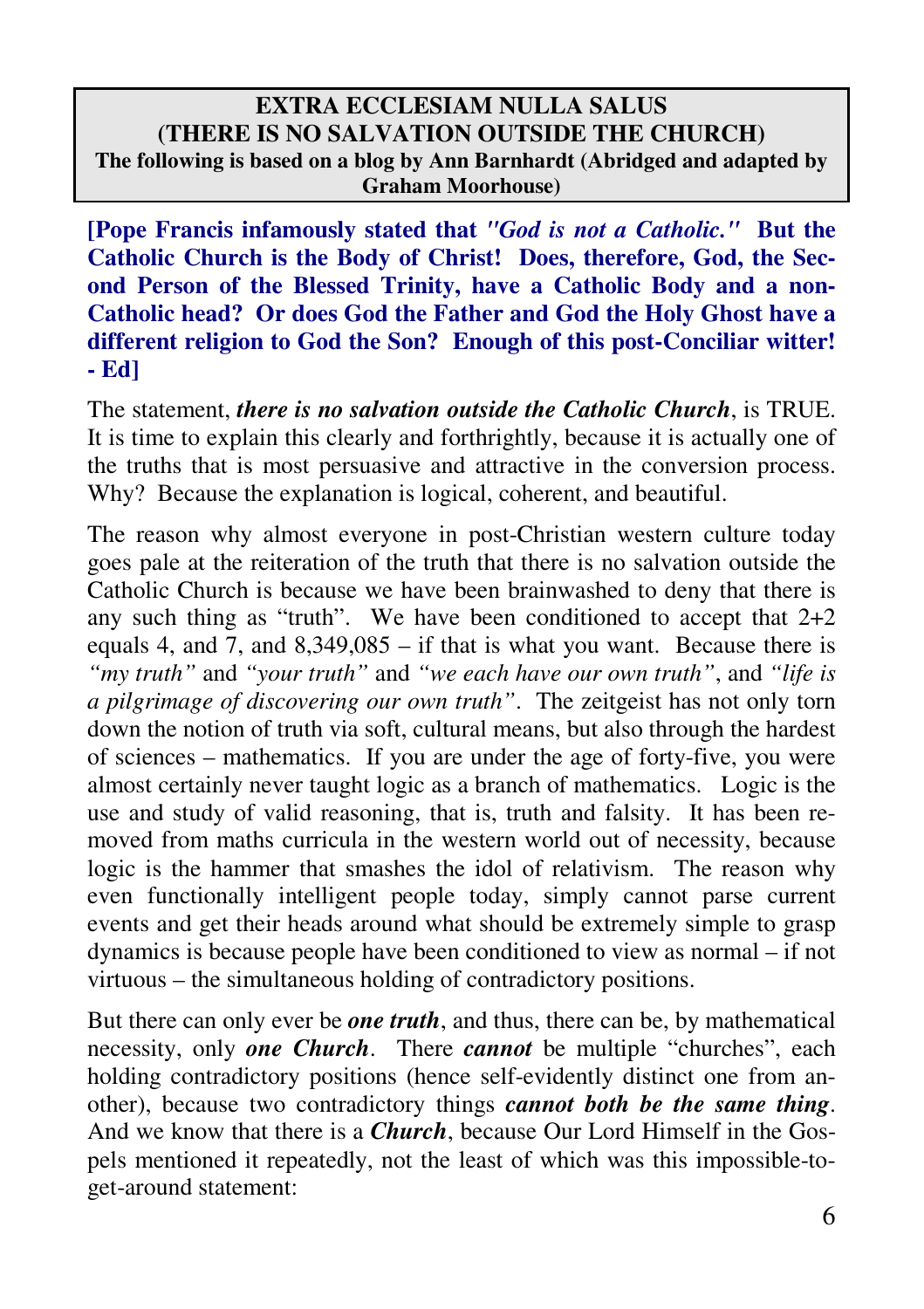"Thou art Peter, and upon this rock *I will build my Church*."

So we know that Our Lord does have a Church, and that He has *one* Church, because He used the singular. This doesn't even take into account the Holy Spirit's description of the Church as the Body and Bride of Christ through the pen of St. Paul in his epistles. When God Almighty, Incarnate, says, "*I will build my Church*", all debates about whether or not there is a Church must end. If a person is so far gone that they cannot grind their way through that gearbox, then I'm afraid there's nothing I or anyone else can do to help them.

Now let's discuss what the Church is. The Church consists of *three* parts:

1. The Church Militant – this is the Church on Earth, this is what we, the living, see.

2. The Church Suffering – this is Purgatory, where the souls of the saved go to be purged of all attachment to sin so that they might enter into the presence of God – the Beatific Vision.

3. The Church Triumphant – this is the Beatific Vision, The Most Holy Trinity, the angels and saints dwelling inside, pondering, adoring and worshipping God from the inside.

Since the domain of the Church Militant is the physical universe, it follows that when there is no longer a physical universe, there will be no Church Militant. Further, some day, the last saved soul will be fully purged of all attachment to sin and will enter Heaven, and on that day the Church Suffering will cease to exist.

The Church Triumphant, however, will always exist, because the domain of the Church Triumphant is the Triune Godhead Himself, Who Is Existence Itself. Ever pray the Gloria Patri? *Glory be to the Father, and to the Son, and to the Holy Ghost. As it was in the beginning, is now and ever shall be, world without end. Amen.*

So let's put our *logic* cap on now, shall we? The Church, of which there is only one, is the Body and Bride of Christ, and all of the saved either are now or eventually will be in the Church Triumphant, which indwells, now and forever, inside the Triune Godhead. Now grind through this, and fight the contra-education you have received as a child of the post-Christian, post-Modern West. How, *exactly*, could a person be "saved" and be *outside* the Church?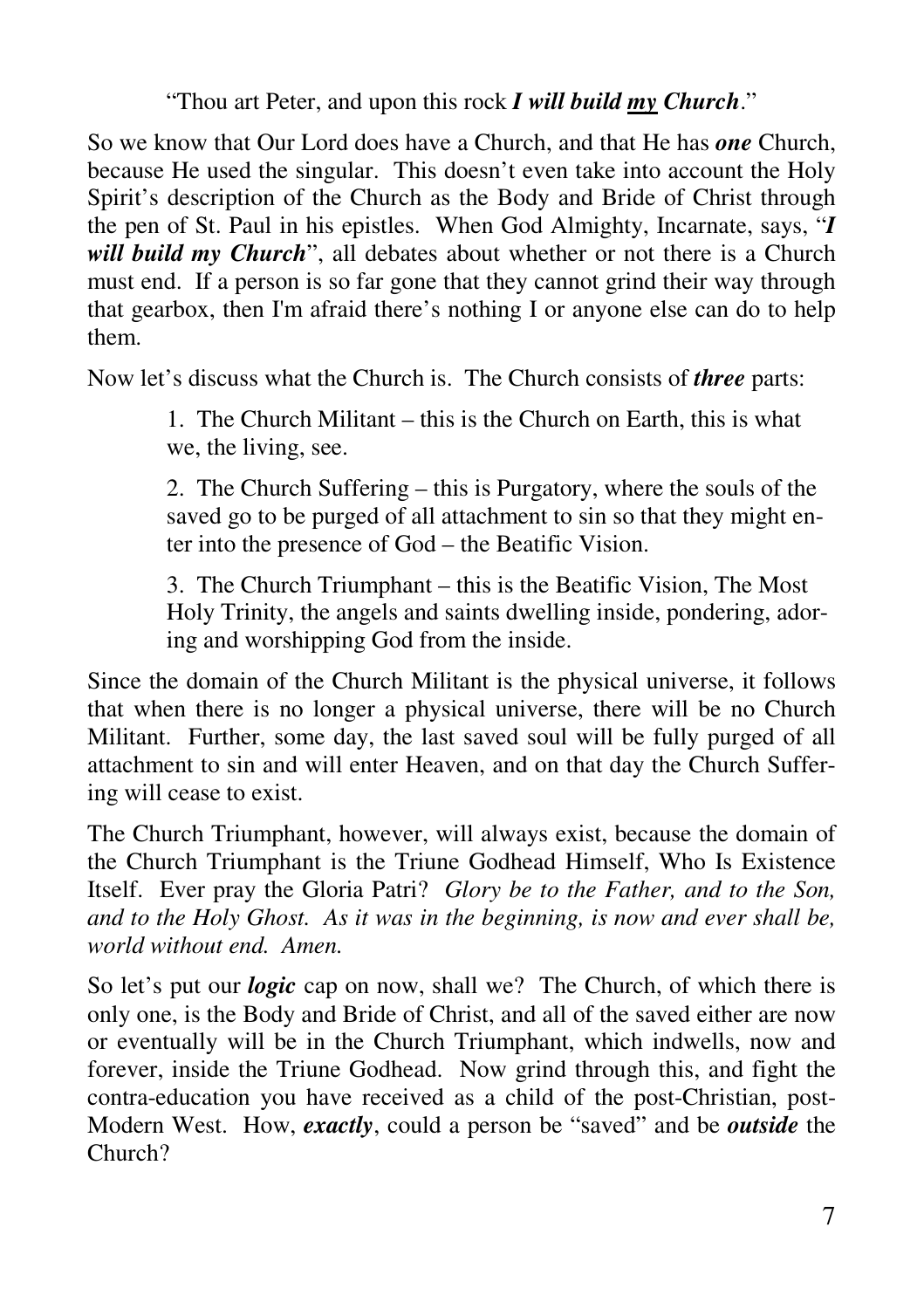Let's attack this from the angle of the Judgment. What happens to every person when they die? They are judged by Jesus Christ. Do you believe this? No, seriously. Do you believe that *every single human being*, regardless of race, religious confession, time, place, or any other variable, is judged individually and personally by Jesus Christ? If you do not believe this, then you cannot possibly claim to be a Christian. Now, if you don't like hearing this, you can always go and listen to some irrational, ecumenical Modernist spew some post-Conciliar heretical garbage, but understand that the heretic's priority is very different from mine. I am interested in the eternal fate of your soul. The heretic just wants to be popular and sound terribly smart.

Let's go through a list:

What happens to **Catholics** when they die?

They are judged by Jesus Christ, and will either attain the Beatific Vision in the Church Triumphant, or be damned to hell.

What happens to **Jews** when they die?

They are judged by Jesus Christ, and will either attain the Beatific Vision in the Church Triumphant, or be damned to hell.

What happens to **Hindus** when they die?

They are judged by Jesus Christ, and will either attain the Beatific Vision in the Church Triumphant, or be damned to hell.

What happens to **atheists** when they die?

They are judged by Jesus Christ, and will either attain the Beatific Vision in the Church Triumphant, or be damned to hell.

What happens to **Muslims** when they die?

They are judged by Jesus Christ, and will either attain the Beatific Vision in the Church Triumphant, or be damned to hell.

What happens to **Protestants** when they die?

They are judged by Jesus Christ, and will either attain the Beatific Vision in the Church Triumphant, or be damned to hell.

Mmmmmm? Noticing a pattern?

A few years ago I attempted to take a course on Aristotelian and Thomistic Ethics through the Archdiocese of Denver. There was one man in the class – a guy in his 60s who did nothing but sleep and talk on his cell phone. At the last session I attended there was a discussion, and this guy woke up and said the following, at which point *I was climbing the wall*: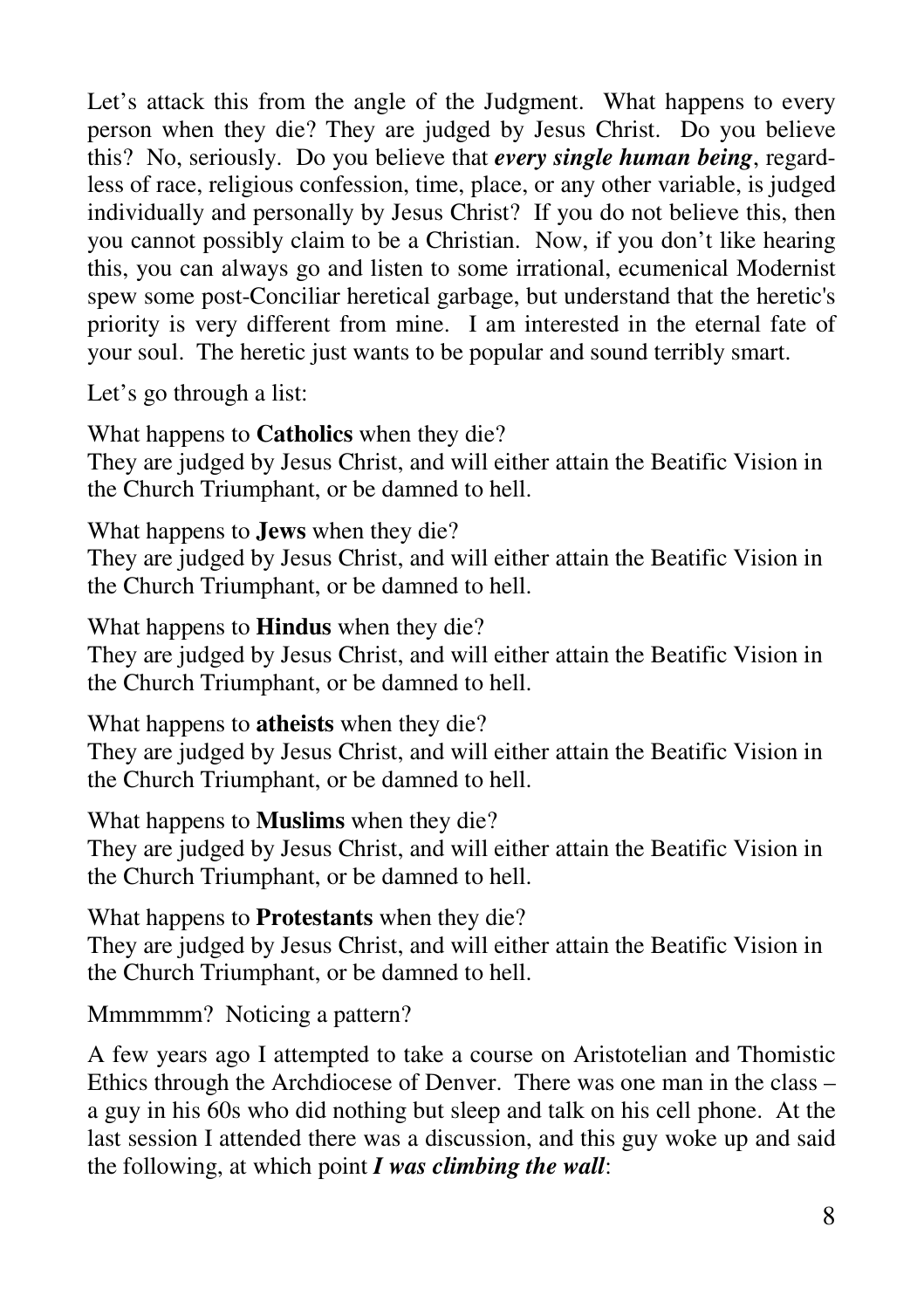**"I'm a catechism teacher for the teens over at St. Xxxx's and have been for years. The kids ask about reincarnation for the Hindus, and I tell them,** *'Sure, that's possible. If that is what these people believe, why not? Who's to say that there isn't reincarnation? We don't know.'"* 

So, lesson number one here is, be very wary about sending your children to any sort of catechism class in a modern Catholic parish. It really is that simple. They will let anyone who volunteers teach (unless, of course, they are orthodox Catholics) and most of these people are full-blown heretics, if not apostates. Ah, the New Pentecost - seemingly not as awesome as the original!

The second lesson is, as we discussed above, people today are so far gone that they can recite the Creed at Mass every Sunday, to wit the parts about *"He will come again in glory to judge the living and the dead"* and *"we look for the resurrection of the dead and the life of the world to come"*, and then stand in front of a *Catholic catechism class* and tell a bunch of children that, sure, if Hindus believe in reincarnation, who's to say they aren't reincarnated? Then brag about it *in a Catholic adult education class*! There is zero sensation of cognitive dissonance or even tension in holding two completely contradictory positions. *2+2 equals 4 - but also 762, and aren't I just one of the cool kids because I don't actually believe in the concept of "truth", because I'm tolerant, and frankly, also completely bonkers.* It's enough to make anyone's, who is not certified insane, head explode.

Let's focus in on the so-called Christian denominations now. Do we honestly believe that there are multiple "Heavens"? Do we honestly believe that there is a Presbyterian Heaven, and a Methodist Heaven, and a Baptist Heaven? Do we honestly believe that there is a Heaven where sodomy is *not* a sin, where all of the people who preach that same-sex anal copulating is great will go? Is there a Heaven where contraception is not a sin – because *all* the Protestant sects today deny the obviously gravely sinful nature of artificial contraception? Again, let's get our logic caps on. How can the Triune Godhead hold contradictory positions as both being true? Either sodomy is a sin or it's not. Either the Eucharist is the Body, Blood, Soul and Divinity of Christ physically, substantially present, or it's not. Either the Holy Sacrifice of the Mass is the eternal liturgy of Heaven, or it's not. If God holds contradictory positions as both "true", then there is no truth, and therefore there is no God. *Thus we arrive at* the inevitable logical consequence of the Protestant revolt – atheism.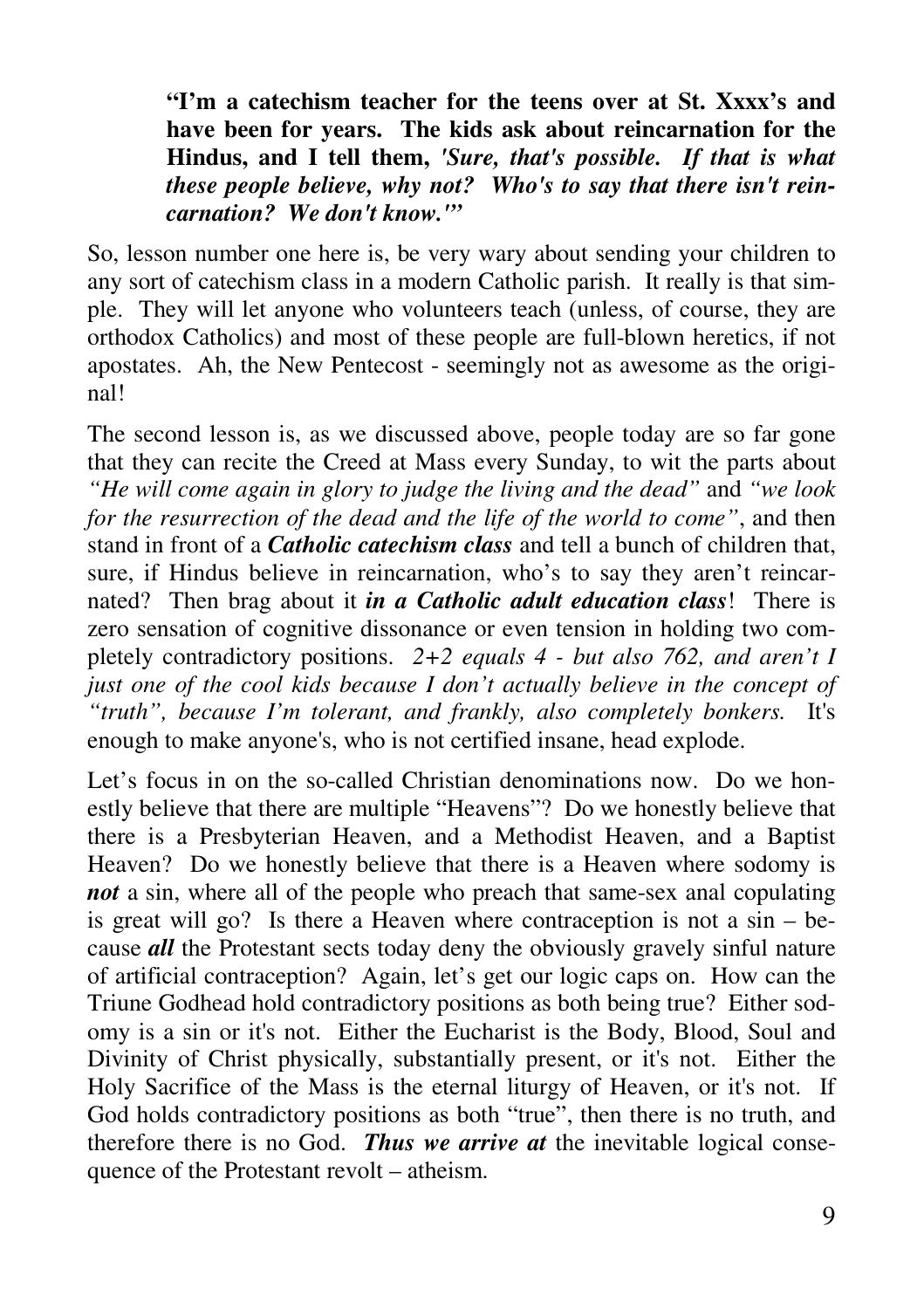What of people who cannot, through no fault of their own, either know about or enter the Church? Can these people be saved? The answer is, "yes", it may be extraordinarily difficult, but it is possible. Let's take all of the people, for example, who lived on the North American continent in the 1459 years between the establishment of the Church by Christ in the Upper Room in 33AD, and the landing of Columbus in North America in 1492AD. How could a man born on the Great Plains in the 5th century, living his entire life 1000 years before any Christian steps foot on the same continent, making it a physical impossibility that he could have known of Christ, much less His Church, much less received baptism in the name of the Father, Son and Holy Ghost, be saved? How could such a man, and others like him over the centuries, possibly be not only saved, but saved *in the Church*, **outside of which there is no salvation?** The answer is, The Natural Law. Christ judged the 5th century Plains Indian according to the Natural Law, which is inscribed by God on the heart of every human being. Is it more difficult for those outside The Church? Of course, that is why the Catholic Church is an amazing gift from God, and the most wonderful manifestation of His love for us. The 5th century Plains Indian could not go to the sacrament of confession and hear these deeply consoling words:

> *"God, the Father of mercies, through the death and resurrection of His Son has reconciled the world to Himself and sent the Holy Spirit among us for the forgiveness of sins; through the ministry of the Church may God give you pardon and peace, and I absolve you from your sins in the name of the Father, and of the Son, and of the Holy Spirit."*

But we *can* go to confession and we *can* hear those words, and our sins, venial and mortal, can be forgiven *at any time*. The Catholic Church is God's greatest gift to man.

And so that 5th century Plains Indian, if he lived his life in accord with the Natural Law, coupled with genuine invincible ignorance (due to physical location), made it through his Particular Judgment before Our Lord, and is now far, far, far more Catholic than any of us. He knows the Mass better than the greatest liturgist alive today, because he is right there at the Altar, worshiping God in the perpetual sacrifice and immolation of the Lamb. He isn't in some separate animist-pagan Heaven for red skinned Injuns. He is in the one and only Heaven that there is, which is indwelling in the only God there is, which is His Mystical Body and Bride, the Church Triumphant,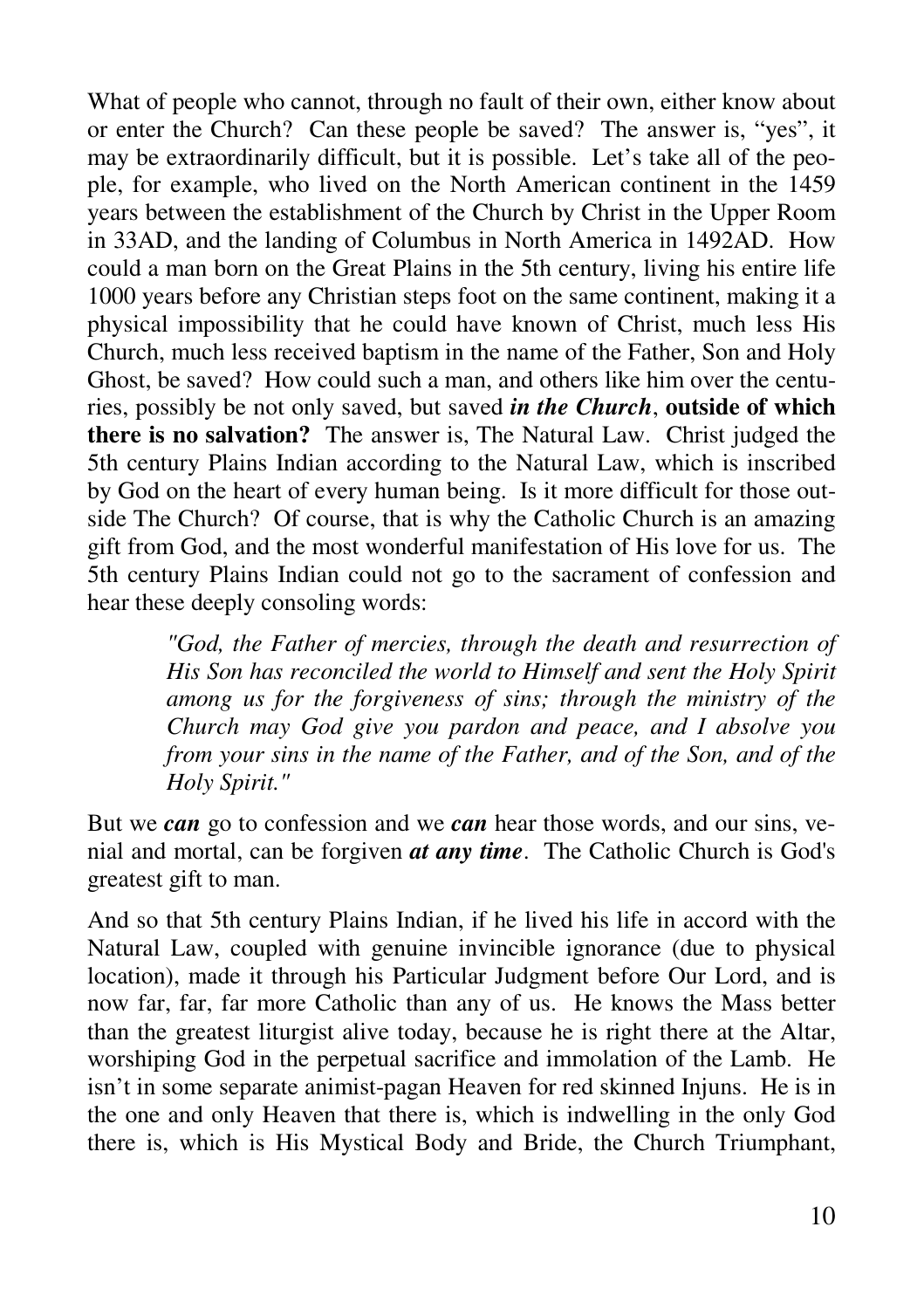which is most certainly *Catholic*, because the word "catholic" means "universal".

And so it follows from this that Our Good God has not created one single human being "damned". Every one of us –and every person who ever will be, has been knit together, atom by atom, cell by cell, personally by God who provided and provides a means and path and grace sufficient for every one of us to make it to Heaven. Many of us, perhaps even the majority, will not make it, but that is our own fault.

Now, isn't that satisfying? Doesn't it make sense? Doesn't it just ooze with integrity and logical coherence - and love?

The big obstacle for post-Christian culture is to shake off the pathological need to deny that there is *one truth*, and thus *one true religion*, and thus *one Church*, because the world, ruled as it is by Satan and his minions, calls us "intolerant", "rigid", "fundamentalist", "haters", "Nazis" and "Taliban". But every time we deny the truth to please the world, we deny Him who said, "I am the Truth "

The Catholic Church is the *one, true Church* of Christ, instituted by Him in the Upper Room, and is now and always will be His Body and His Bride. There is and can only be one Church. There is and can only be *one* True Religion. There is and can only be one Heaven, and there is and can only be one God, who is the One and Only Judge of every human being.

Which is why we should be happy and eager to proclaim from the rooftops without the least hesitancy or embarrassment:

### **EXTRA ECCLESIAM NULLA SALUS! (**OUTSIDE OF THE CHURCH THERE IS NO SALVATION!)

## **VATICAN II AND EXTRA ECCLESIAM NULLA SALUS!**

*"Basing itself on Scripture and Tradition, the Council teaches that the Church, a pilgrim now on earth, is necessary for salvation: the one Christ is the mediator and the way of salvation; he is present to us in his body which is the Church. He himself explicitly asserted the necessity of faith and baptism, and thereby affirmed at the same time the necessity of the Church which men enter through baptism as through a door. Hence they could not be saved who, knowing that the Catholic Church was founded as necessary by God through Christ, would refuse either to enter it or to remain in it."* (CCC 846)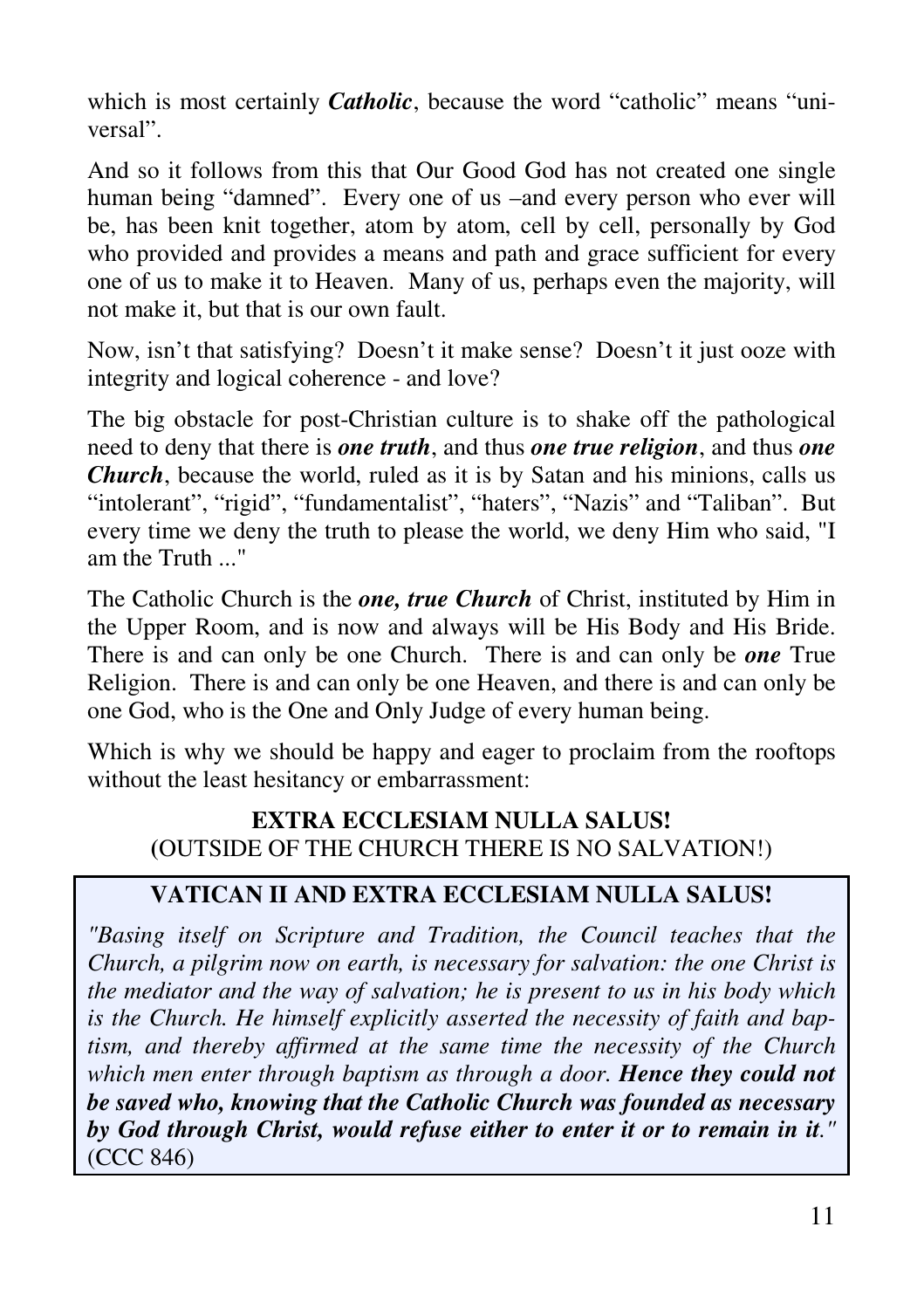### **MODERNIST ELEMENTS IN ROME ARE HARD AT WORK AGAIN FAKING HISTORY**



Modernist elements in Rome are hard at work again faking history in order to portray Luther (a foul mouthed, neurotic, impure, disobedient, heretical monk) as some sort of paragon of a Christian reformer. Nearer home, the arch-druid of Modernism, ex-Bishop Kieran Conry (a man aptly described by the editor of Christian Order as a man forever poised between a cliché and an indiscretion), whose library was seemingly limited to that anthology of Modernist errors, *The Pill* (aka *The Tablet)*, is reported to have said something along the lines, *" ... Luther got it right, it has just taken the Church 400 years to catch up."* This is a good time to revisit one of Luther's blasphemous er-

rors, namely: *salvation by faith alone*. To do this, one cannot do better then quote extensively from a recent article in *The Dowry*. NB all emphases are mine.

"... stripped of divine grace through original sin, men were not left forever morally vulnerable and despicable. On the contrary, they received from God through His Church the means to reach even higher sanctity and honour, gradually "putting on Christ" (Galatians 3:27), that is imitating ever more faithfully the virtues displayed in Jesus Christ, the new Adam and their perfect model. This process called sanctification extends to the entire life of every Christian. In every case however, it aims at configuring the human creature to Christ.

"While following in Holy Scripture the theme of man's being clothed with divine grace, we should make sure that we correctly understand it as a genuine sanctification of the sinner, and **not as an arbitrary and external imputation of justice which would allow the sin to remain** within. On the contrary, grace genuinely deletes sin. For instance, when referring divine grace to sin, the Holy Bible uses words such as 'exhausting', 'blotting out' and 'tak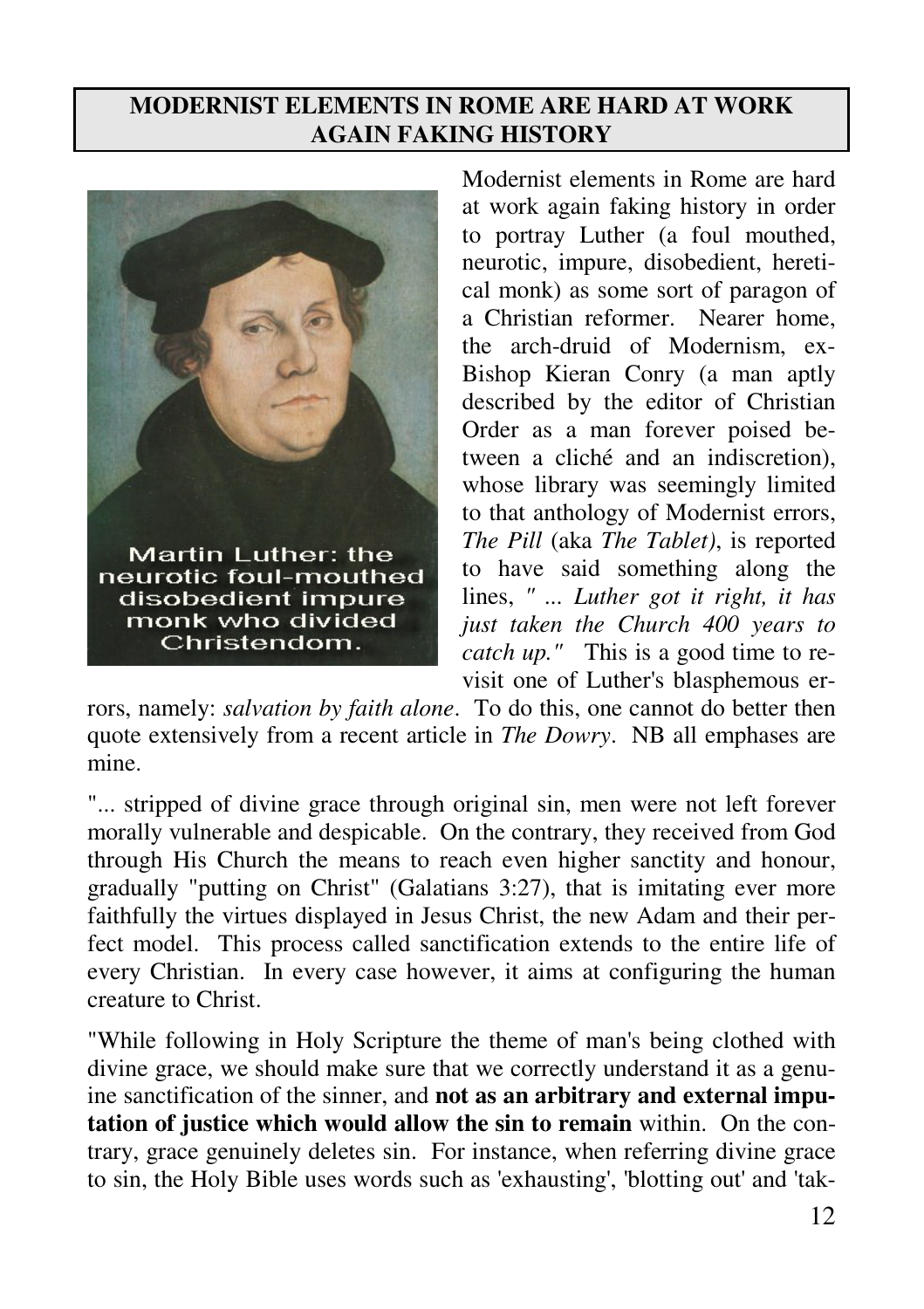ing away'. These terms are incompatible with any actual sin remaining within the person of the sinner. **God does not merely choose to ignore our sins, as this would be a fiction unworthy of God's truthfulness.** It would also present goodness as a convention modified at will, whereas good coincides with being itself, as St Thomas Aquinas teaches: "Good and being are interchangeable" (Disputed Questions on Truth, 21, art. 1, 11). God, who is good, actually treats our sins as a physician treats wounds, so they truly cease to be (philosophically, as a mere privation of a moral good, sin is not endowed with existence). God's grace reaches into the wounds of our souls our sins - filling them with God's very sanctity and healing us, restoring harmony with Him and within us. Since grace is a participation in the very life of God, and since God is sanctity itself. He could not 'clothe with grace' anyone without sanctifying the very core of that person.

"Earthly garments can deceive when put on by men, for instance if an immoral man wears an elegant suit. But when granted by God to a soul - as poetically expressed in the metaphor of clothing - celestial grace truly expresses inner sanctity. Thus the Council of Trent states about catechumens: *"Wherefore, when receiving true and Christian justice, they are commanded, immediately on being born again, to preserve it pure and spotless, as the first robe given them through Christ Jesus in place of the which Adam, by his disobedience, lost for himself and for us, so that they may bear it before the tribunal of our Lord Jesus Christ and may have life eternal' (Council of Trent, Session Vl, chapter Vll)"* 

So why then is the Protestant doctrine of salvation by faith alone blasphemous? This is best illustrated by a parable. Imagine an attractive young woman has a large ulcerating wound on her face, she goes to a Catholic surgeon who cleans and sterilises the wound, applies a healing balm, stitches and dresses the wound. She returns regularly to the same surgeon over several months until finally the wound is fully healed, leaving not even a trace of a scar. A second young woman with a similar wound goes to a Protestant surgeon, who tells her that there is nothing that can be done for her, she is stuck with the ulcerating wound for life and all he can do is put a pretty dressing over the wound so that she will merely *appear* less disfigured.

The first doctor is a true healer, the second doctor is a sham, a fake, a quack, a snake-oil salesman. The Protestant doctrine of salvation by faith alone turns God into a sham, a fake, a quack, a snake-oil salesman, and that is very definitely blasphemous.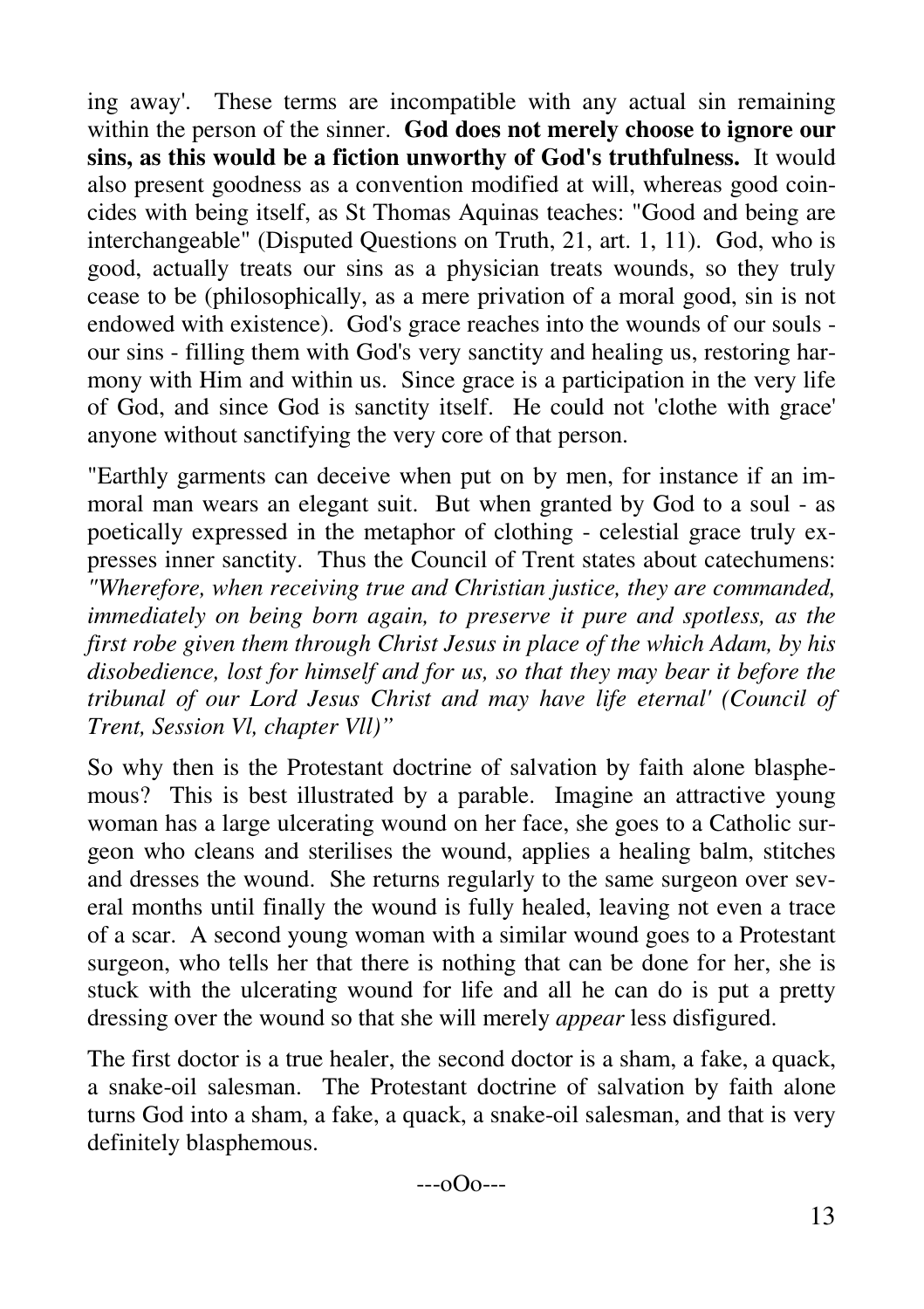Aside: this is one good reason why genuine Catholics should lament the fact that the NeoCats, a Lutheran sect infesting the Church with papal blessing, have been invited into the Shrewsbury diocese by Bishop Mark Davis. Mark Davis is one of our few good shepherds, and one would have reasonably hoped that he of all people would have shown more prudence before exposing the sheep to such manifestly false shepherds.

#### **THE CRUSADES ISLAM - RELIGION OF PEACE? By: Patrick Lawler**

 *[Anti-Catholic bigots both without and within the Church would have us believe that the Crusades were an example of the wickedness of the medieval Church. And they get away with their black propaganda because of the abysmal historical ignorance of almost everybody educated in the last fifty years.* 

*A couple of years ago, Patrick Lawler, your Vice-Chairman, attended a CCRS course run by Westminster Archdiocese. CCRS stands for Counterfeit Catholicism for the Ridiculously Simple-minded - I jest - it actually stands for Catholic Certificate in Religious Studies. It is a* 



*course designed by the Modernism Enforcement Tsars who have been appointed for the express purpose of destroying Catholic Education by the post-Conciliar Modernists who have hijacked most of Western Europe's Catholic sees.* 

*The people behind these courses have much in common with those clerical predatory sodomites who in recent years have brought great shame on the Church by sexually abusing minors, because, just like them, they are clearly very comfortable prostituting their clerical office to advance their personal agenda. - ED]* 

The Jesuit Priest in charge for one particular study day, described the Crusades as, *"Western colonialism"* and lamented the *"racism and religious bigotry"* behind them and caused by them. He stated that the Crusades are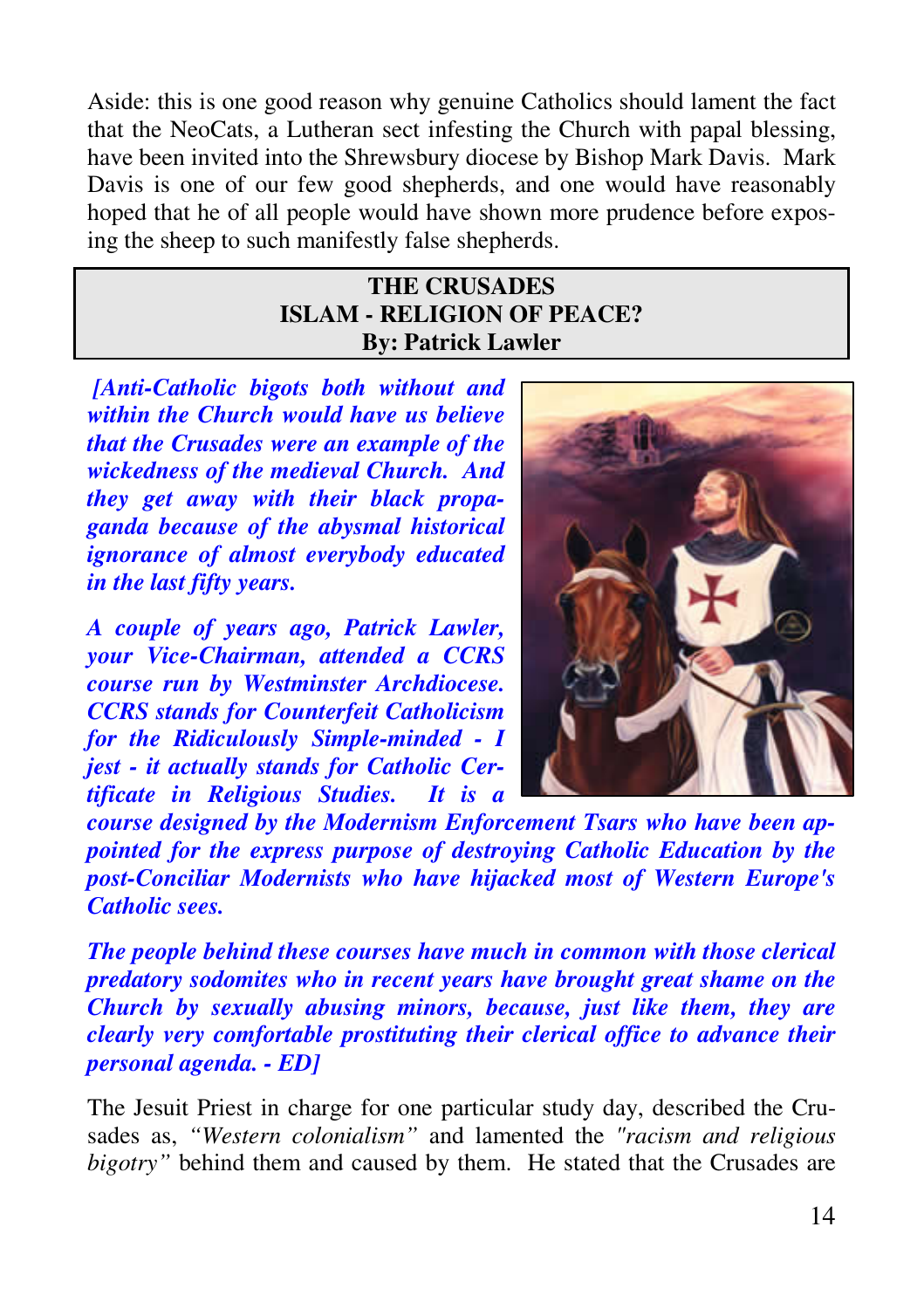*"a stain on Christianity and the West in general,"* for which we should never tire of apologising. I, a history teacher by profession, suggested that he could not be serious about what he had just said about the Crusades and asked where he had picked up such historically inaccurate views, as not a word of what he had said had any basis in historical fact. The Jesuit fell back on the standard first line of defence of a liberal caught telling lies, *"That's a matter of opinion, isn't it?"*

*"No, it isn't."* I countered, *"It's a matter of historical fact; the First Crusade was only called after some 450 years of unprovoked and unremitting Muslim aggression against Christendom."* The Jesuit asked me to explain what I meant. *"Well, for instance,"* I patiently explained, *"Mohammed died in 632 AD; exactly 100 years later, in 732 AD, Muslim invading armies reached Tours in the northern half of France. That's a hell of a long way from Mecca! Plus, in the ninth century Rome was besieged and sacked by another Muslim army and the tombs of both Saints Peter and Paul were desecrated, and the Pope was forced to pay vast sums of protection money"*

*"Well, I think there is a great deal of debate to be had on the subject"* muttered our befuddled Jesuit, now on the defensive, "*and I don't really know a great deal about that. But I think, in general, the Crusades were a bad thing."* There you have it, *"I don't really know a great deal about that,"* yet this self-confessed ignoramus was still eager to propagate his anti-Catholic prejudices, and maintain it immune to any correction from actual historical facts.

As this brief conversation progressed, he actually began backing away from me and making warding-off gestures with his hands as if I were advancing on him with a broken bottle!

This is a classic example of the fake and manipulative narrative (contraeducation) that has been propagated by modern academia, apologists for Islam and the Western left for decades.

We should all know it off by heart by now: *"The peace loving, advanced multicultural Muslim civilisation was minding its own business (planting gardens, inventing modern medicine, reading Plato, holding interfaith dialogues with Jews, Christians, Zoroastrians, etc) when along lurched the thuggish, illiterate, racist European Christian murderers; driven by religious bigotry and greed who launched a totally unprovoked religious war. They slaughtered hundreds of thousands (some say millions), forcibly converted more and set up western imperialist colonial enclaves where the in-*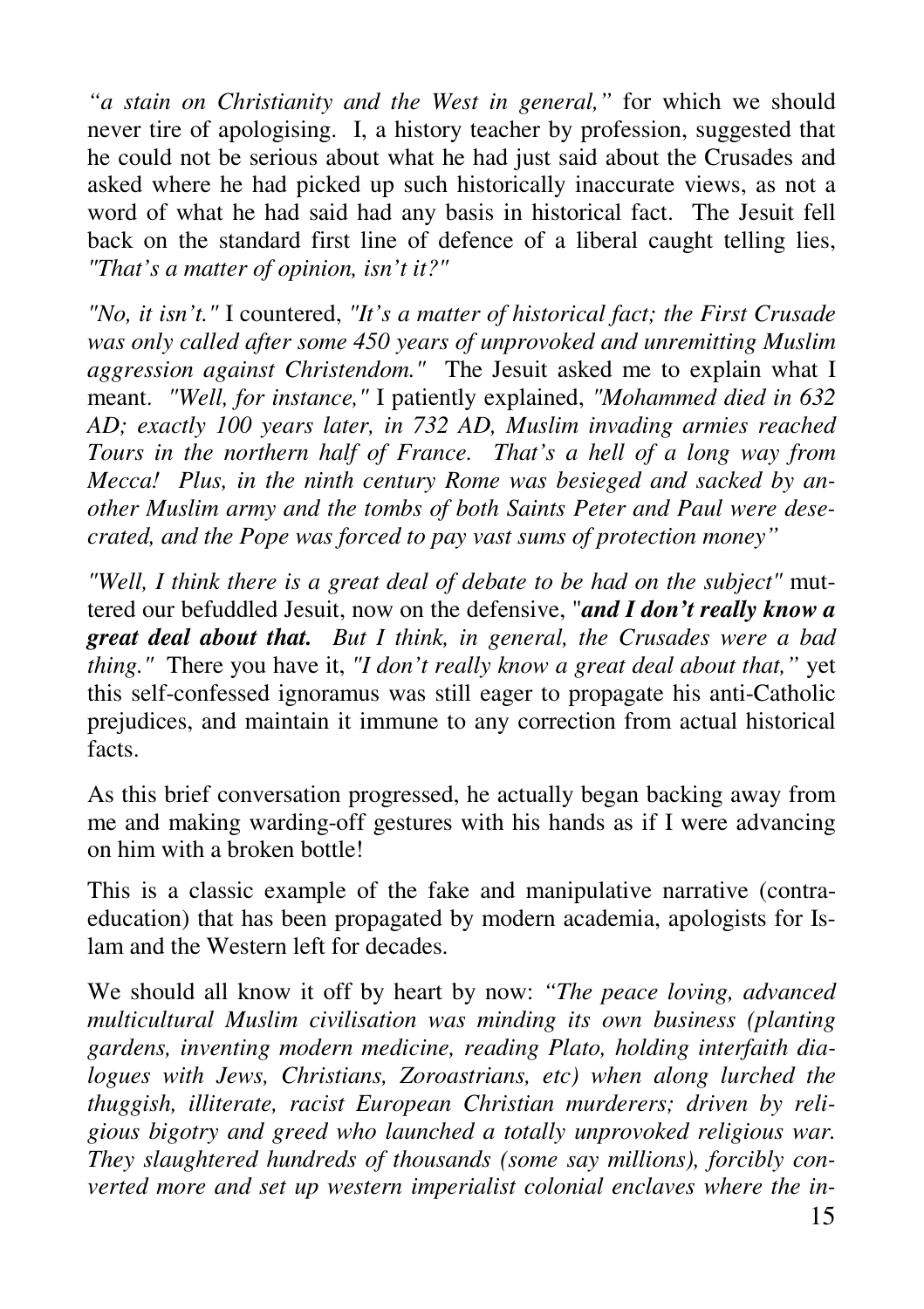*digenous Muslim peoples of the region were treated appallingly. After two centuries of oppression, a noble leader, Saladin, arose, united the oppressed ["oppressed" - such a lovely emotive liberal buzz word, isn't it?] peoples and cast out the brutish European Christian primitives, all the while displaying a nobility, intelligence and cultural sensitivity that throws into stark relief the barbaric, mass-murdering cultural, religious and economic imperialism of his enemies. This monstrous attack on an entire culture and civilization, naturally, traumatised the Muslim world for a millennium and began the deep and totally understandable fear and mistrust of western Christendom felt by the Muslim East to this day. It was a chapter in history so heinous, that the West should constantly feel guilt and grovel and ask for forgiveness."*

There is just one small flaw in this narrative ..., not a single word of it is true. If you are *honestly* interested in history, as opposed to ideological anti-Catholic dogma, you might want to acquaint yourself with a few relevant facts omitted from this story. So, in order to do our bit for genuine education, here is a handy cut-out-and-keep little primer to help you next time you encounter another historically illiterate, logic-and-reason-disabled, contraeducated, two-a-penny, leftist, politician, student or Jesuit Priest.

We all know the modern day "Muslim World", well, guess what? It used to be the Christian World. According to the Ahadith of Bukhari (regarded by Muslim religious authorities as the most authoritative compiler of Islamic traditions), towards the end of his life: *"the Prophet of Allah wrote to Chosroes (King of Persia), Caesar (Emperor of Rome) [actually Heraclius, Emperor of Byzantium], Negus (King of Abyssinia) and every (other) despot, inviting them to Allah, the Exalted to embrace Islam and you will be safe."* None of them did, and none of them were safe. The following is for those who would like to know what actually happened.

| 635<br>A.D.          | Three years after Mohammed's death, Muslim forces captured<br>Damascus (where St. Paul was heading when he had his dramatic<br>conversion). |
|----------------------|---------------------------------------------------------------------------------------------------------------------------------------------|
| 636<br><b>A.D.</b> . | A year later Muslim forces take al-Basra, southern Iraq                                                                                     |
| 637                  | A year later Muslim forces take Antioch (near the modern city of                                                                            |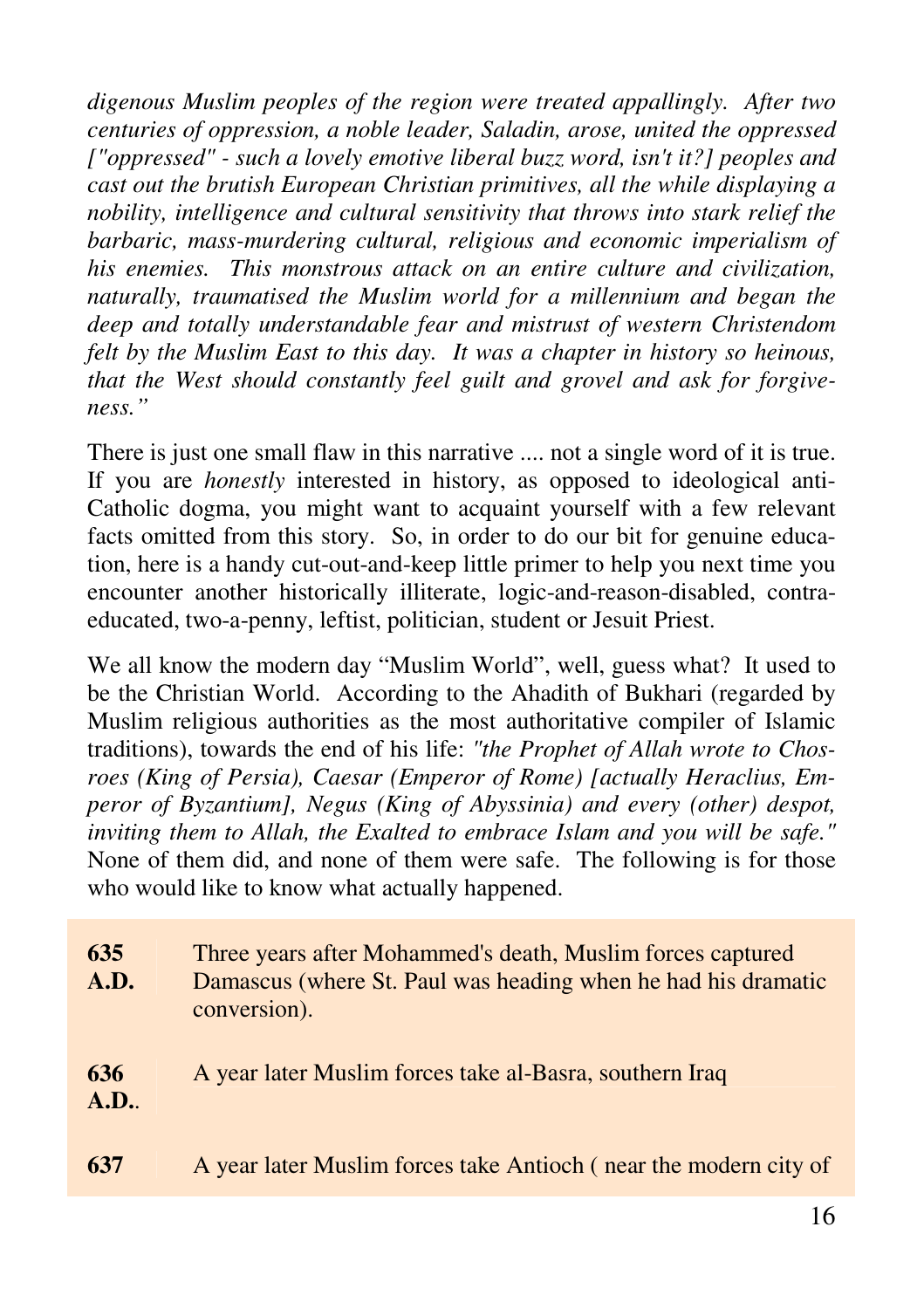| A.D.        | Antakya, Turkey) where the disciples of Jesus were first called,<br>"Christians"                                                                                                     |
|-------------|--------------------------------------------------------------------------------------------------------------------------------------------------------------------------------------|
| 638         | A year later Muslim forces take Jerusalem, the Holy City of both                                                                                                                     |
| A.D.        | Christianity and Judaism.                                                                                                                                                            |
| 639         | Muslim forces invade Egypt, at the time a largely Christian coun-                                                                                                                    |
| A.D.        | try.                                                                                                                                                                                 |
| 642         | Muslim forces take Alexandria, the second largest city in Egypt,                                                                                                                     |
| A.D.        | deliberately destroying its famous Great Library in the process.                                                                                                                     |
| 650<br>A.D. | Muslim forces take Cappadocia (in modern day Turkey).                                                                                                                                |
| 652         | Muslim forces launch attacks against Sicily, they eventually con-                                                                                                                    |
| A.D.        | quer it in 827 A.D.                                                                                                                                                                  |
| 668         | Muslim forces launch the first siege of Constantinople (Byzan-                                                                                                                       |
| A.D.        | tium), many more were to follow.                                                                                                                                                     |
| 711         | Muslim forces begin the invasion of the Iberian Peninsula (mod-                                                                                                                      |
| A.D.        | ern day Spain).                                                                                                                                                                      |
| 715         | Spain conquered by Muslim forces (an occupation that would last                                                                                                                      |
| A.D.        | for more than 700 years), they begin to press on into France.                                                                                                                        |
| 732         | Muslim forces finally stopped at Tours, Northern France, by                                                                                                                          |
| A.D.        | Charles Martel, the Frankish statesman and military leader.                                                                                                                          |
| 792<br>A.D. | Muslim forces launch a jihad (called by Hisham, Muslim ruler of<br>Spain) against France, but are turned back after sacking several<br>cities, killing many and enslaving even more. |
| 838-        | Muslim forces take Frejus, near Cannes and use it as a base to                                                                                                                       |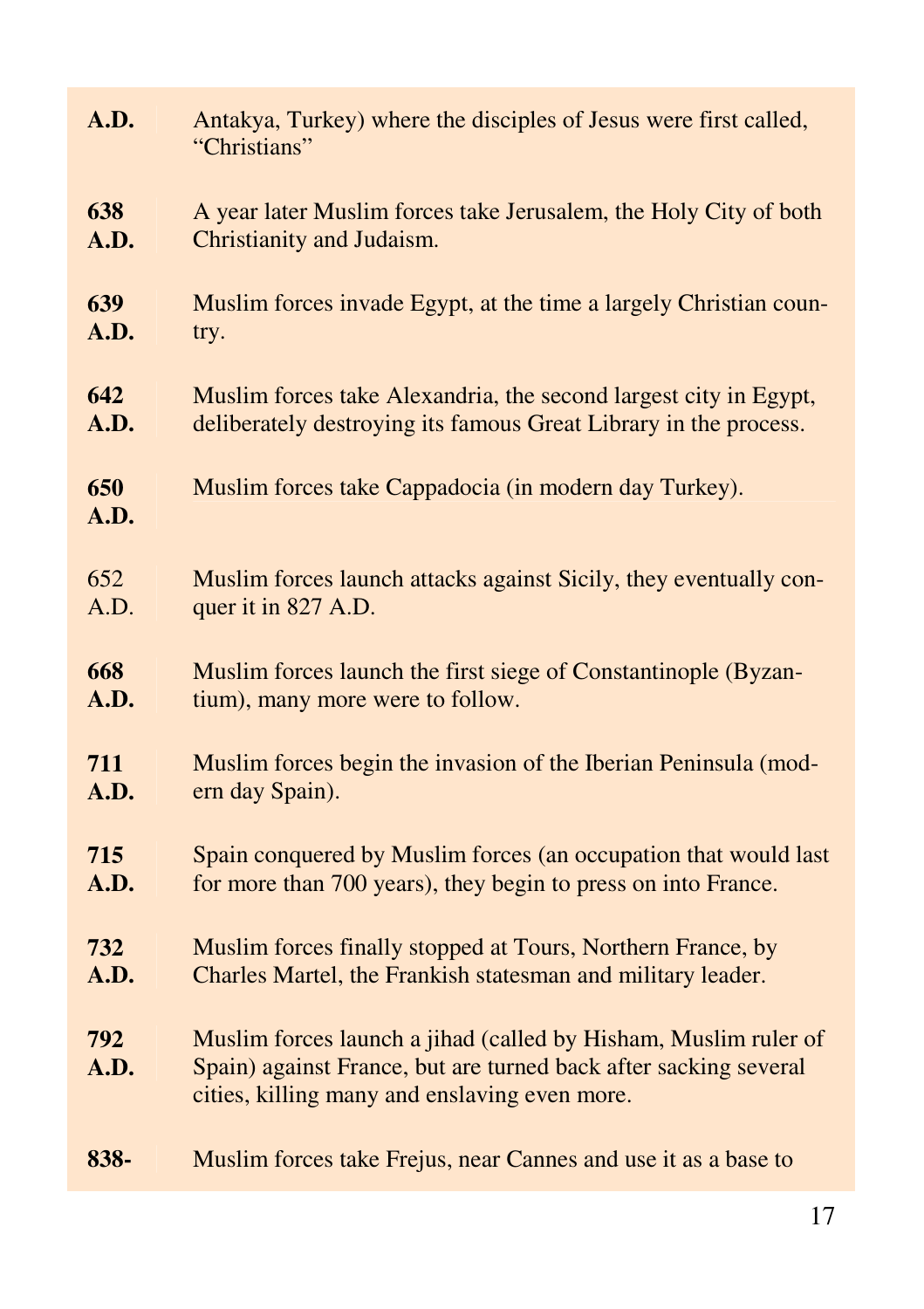| 972<br>A.D. | raid France and Northern Italy. Christian pilgrims to Rome are<br>frequently robbed, murdered and kidnapped by Muslim slave<br>traders operating in the Alps.                                                      |
|-------------|--------------------------------------------------------------------------------------------------------------------------------------------------------------------------------------------------------------------|
| 846<br>A.D. | After nearly two centuries of increasing raids on southern Italy,<br>Muslim forces sack Rome, desecrating the tombs of St. Peter and<br>St. Paul, destroying many churches and carrying off hundreds of<br>slaves. |
| 848<br>A.D. | A third Muslim army crosses the Pyrenees and invades France,<br>once again destroying towns and cities, killing and enslaving be-<br>fore being driven back.                                                       |
| 870<br>A.D. | Muslim forces capture the island of Malta.                                                                                                                                                                         |
| 873<br>A.D. | Muslim forces launch massive slave raids in Calabria, Northern<br>Italy, leaving the province devastated and depopulated.                                                                                          |
| 878<br>A.D. | Muslim forces destroy the city of Syracuse, a historic city in Sic-<br>ily, killing almost all of its inhabitants and enslaving the survi-<br>vors.                                                                |
| 935<br>A.D. | Muslim forces capture the city of Genoa, Northern Italy.                                                                                                                                                           |
| 976<br>A.D. | The Fatimid Caliph of Egypt sends repeated military expeditions<br>to Southern Italy for slaves and booty.                                                                                                         |

**Anyone notice something of a pattern emerging here? I mean, we'd hate to be thought of as islamophobic, but doesn't it seem as if the Muslims sort of......well......kind of.........just attacked, conquered and subjugated everyone? I mean, not just their neighbours - Tours is after all a hell of a long way from Mecca.**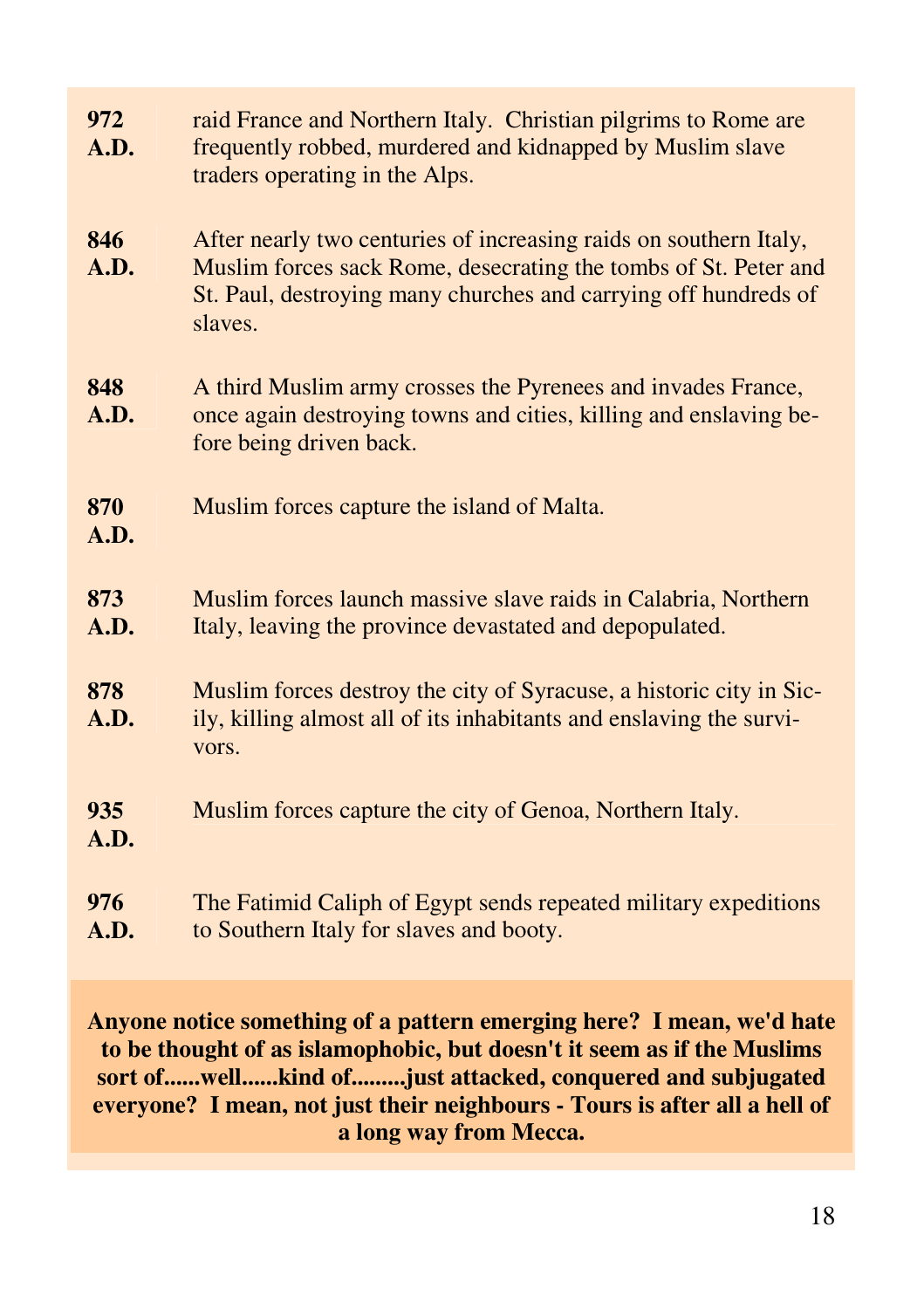#### **And we haven't even touched on the invasion, slaughter and subjugation of the Hindus, Buddhists and Animists of what is now Afghanistan, Pakistan and India. Let's fast forward (We are missing out quite a lot of slaughter, enslaving, conquest and subjugation at this point).**

| 1004-                 | The sixth Fatimid Caliph, Abu Ali al-Mansur al-Hakim, destroys                                                                                                                   |
|-----------------------|----------------------------------------------------------------------------------------------------------------------------------------------------------------------------------|
| 14                    | thirty thousand Christian churches, seizing their lands and posses-                                                                                                              |
| A.D.                  | sions.                                                                                                                                                                           |
| 1003-<br>1009<br>A.D. | Muslim raiders increase attacks on the Italian West coast, includ-<br>ing Pisa and Rome, from their base on Sardinia.                                                            |
| 1009<br>A.D.          | Hakim destroys the Church of the Holy Sepulchre (in Jerusalem),<br>he orders Christians to wear heavy wooden crosses and Jews to<br>wear heavy wooden calves around their necks. |
| 1010                  | Hakim orders Christians and Jews to accept Islam (convert) or                                                                                                                    |
| A.D.                  | leave his dominions.                                                                                                                                                             |
| 1010<br>A.D.          | Muslim forces capture the city of Cosenza, in Southern Italy.                                                                                                                    |
| 1056<br>A.D.          | Three hundred Christians are expelled from Jerusalem and Euro-<br>pean Christian pilgrims are denied access to the (rebuilt) Church<br>of the Holy Sepulchre.                    |
| 1071                  | Muslim forces crush the Byzantines at the battle of Manzikert,                                                                                                                   |
| A.D.                  | taking the Byzantine Emperor, Romanus IV Diogenes, prisoner.                                                                                                                     |
| 1076                  | Muslim forces (Seljuk Turks) conquer Syria, a Christian country                                                                                                                  |
| A.D.                  | at that time.                                                                                                                                                                    |
| 1077                  | The Seljuks take Jerusalem, slaughtering over three thousand                                                                                                                     |
| A.D.                  | <b>Christians and Jews.</b>                                                                                                                                                      |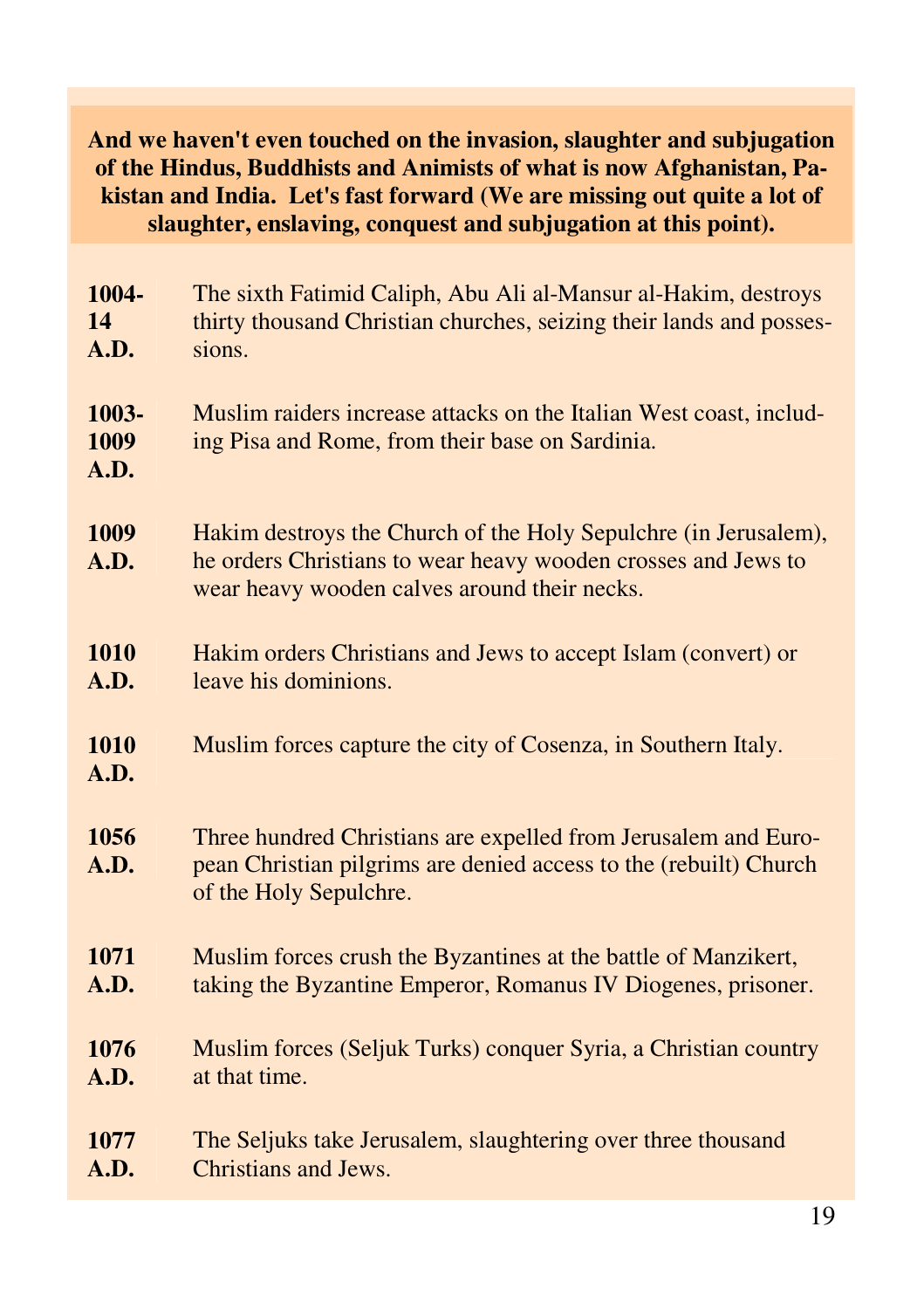| 1077<br>A.D.        | Onwards, the Seljuks attack Christian pilgrims, killing and en-<br>slaving thousands and denying access to the Holy Land to Euro-<br>pean Christians.                                 |
|---------------------|---------------------------------------------------------------------------------------------------------------------------------------------------------------------------------------|
| 1095<br>A.D.        | The Byzantine Emperor, Alexius I Comnenus, sends a letter to<br>Pope Urban II, asking for help.                                                                                       |
| 1095<br><b>A.D.</b> | The First Crusade: at the Council of Clermont, Pope Urban II<br>calls for European Christians to defend Constantinople and re-<br>open access to the Holy land, especially Jerusalem. |

So, let us recap. After 450 years of unremitting Muslim aggression against Christian countries; the invasion and occupation of large areas of Europe; centuries of pillage, rape, kidnapping and slave-trading; after 450 years of totally unprovoked religious warfare; when Christian pilgrims were denied access to the Holy Land and to Jerusalem (the centre of their faith), Catholics *finally* fought back. Memorise or print the above and you can enjoy yourself causing hyperventilation and accusations of racism and Islamaphobia at liberal gatherings everywhere!

*[After several similar encounters with the Modernists and heretics who run these CCRS courses, Patrick was asked to leave - the very last thing the bishops want on these courses is someone who actually knows their subject; this makes it so much more difficult to get away with spewing out their anti-Catholic garbage. - ED]* 

### **JUST THE SORT OF MAN CATHOLIC PARENTS WOULD WANT INVITED TO ADDRESS THEIR CHILDREN ... NOT!**

During the reign of Pope Benedict XVI, Fr Timothy Radcliffe was barred from speaking at the General Assembly of the Catholic development agencies, yet this notorious dissenter, was bizarrely chosen to be one of the keynote speakers at, of all things, a Catholic Youth event that took place on the 7th March this year.

Fr Radcliffe publicly dissents from the Church's teaching on homosexuality and Holy Communion for the divorced and re-married and frequently celebrated the Masses organised by the Soho Masses Pastoral Council for the "Catholic" wing of the militant homofascist collective. Fr Radcliffe is well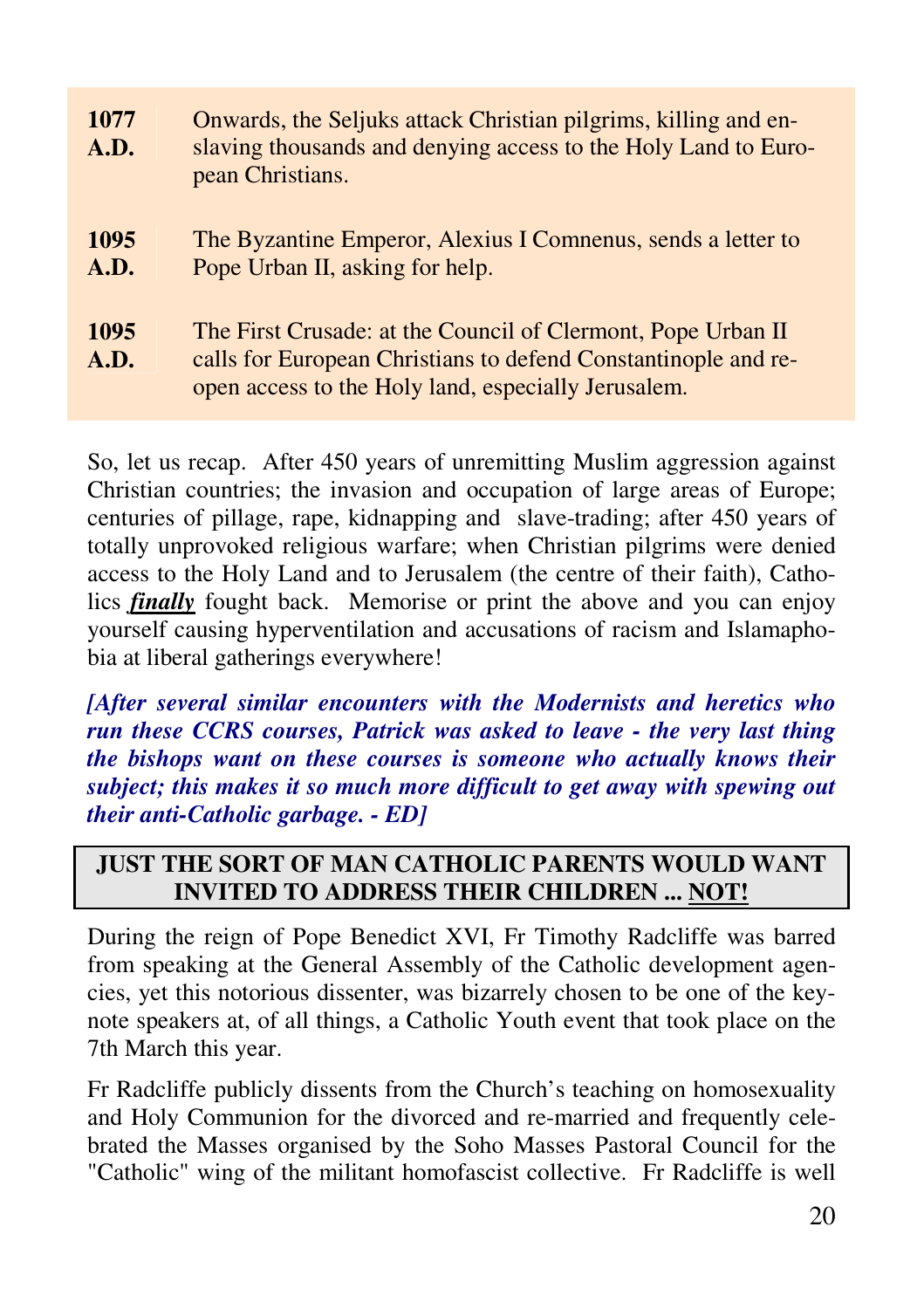known for his rebel positions on morality: writing about homosexuality, he opined:

*"We cannot begin with the question of whether it [he must presumably be referring to sodomy here!] is permitted or forbidden! We must ask what it means, and how far it is Eucharistic [i.e. how far can sodomy be considered Eucharistic!]. Certainly it can be generous, vulnerable, tender, mutual and non-violent. So in many ways, I would think that it can be expressive of Christ's self-gift."* 



Get that? According to this disgusting cleric, the buzz sodomites obtain from same-sex anal copulating can be likened to Christ' self-sacrifice on Calvary!

This statement is typical of the sort of low-ball dissenters bowl in the hope that it will slip under your bat. All arguments have a major premise, a minor premise, and a conclusion. If either premise is factually wrong than clearly the conclusion falls. The major premise here is *"We cannot begin with the question of whether it [sodomy] is permitted or forbidden!"* The obvious response, which Radcliffe hopes you are not bright enough to spot, is *"Why on earth not? If someone is indulging in an unnatural, unhealthy act, that over ninety percent of the world's population regards as depraved, of course we can begin with the question of whether it is right or wrong!"* Indeed, it should be blindingly obvious to anyone with more than one brain cell that this is precisely the *first* question that we should be asking. It is interesting to note that paedophiles use exactly the same argument to promote their personal preferred deviancy as Radcliffe uses above for homosexuality.

#### **The man responsible for inviting this awful priest to speak to your young people is Fr Dominic Howarth, vocations directory for the diocese of Brent - now that should fill any young man who believes that he may have a vocation with enthusiasm for signing up in Brentwood.**

Radcliffe spoke at a conference in Dublin in 2014. Some young Catholics voiced their objection to his presence by reciting the Rosary and were un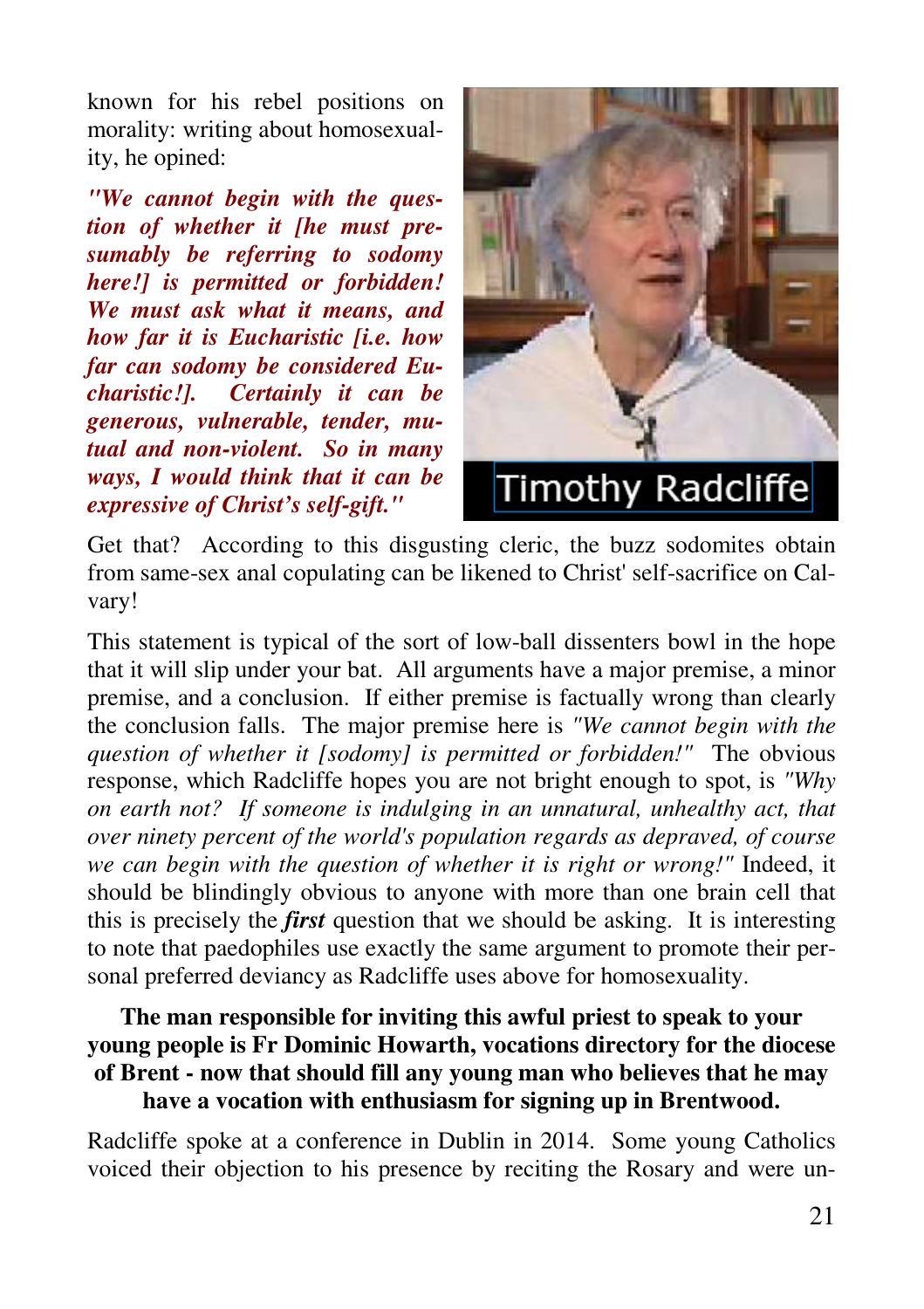ceremoniously ejected from the hall. There is however, some good news: this conference is an annual event, but in 2014 the attendance was down by

about 50% on the norm - it appears that young Catholics are growing weary of tired claptrap from geriatric dissenters.

There was also evidence of resistance from Catholic youth groups in the UK to this last invitation, but there is no doubt that men like Fr Howarth and the rest of the bishops' Modernism enforcement czars will be using their usual strong-arm tactics on the leaders of these groups in an attempt to intimidate them into turning up. One can only pray that some of them at least may have had the integrity and courage to resist. We should reflect on Our Lord's words: *"If you deny me before man, I shall deny you before my Father in Heaven." [Matthew 10:33]* 





## **CALL TO ACTION**

**Fr Howarth can be contacted on 0126-828-1732 or emailed at:** 

**frdominic@dioceseofbrentwood.org.** 

**Contact him and ask him politely what his motive was for inviting such a notorious dissenter to address our Catholic young people**.

I have no doubt that when challenged, Fr Howarth, like all his ilk, will resort to insults: such as denouncing anyone who challenges him as right-wing (whatever that means) or suggest that you are suffering from their imaginary illness, "homophobia", a word invented, as someone has accurately pointed out, by Fascists and used by cowards to intimidate morons - and which is as ridiculous as calling someone who opposes the promotion of bestiality, "petophobic." Ooops! - I've probably given them an idea now.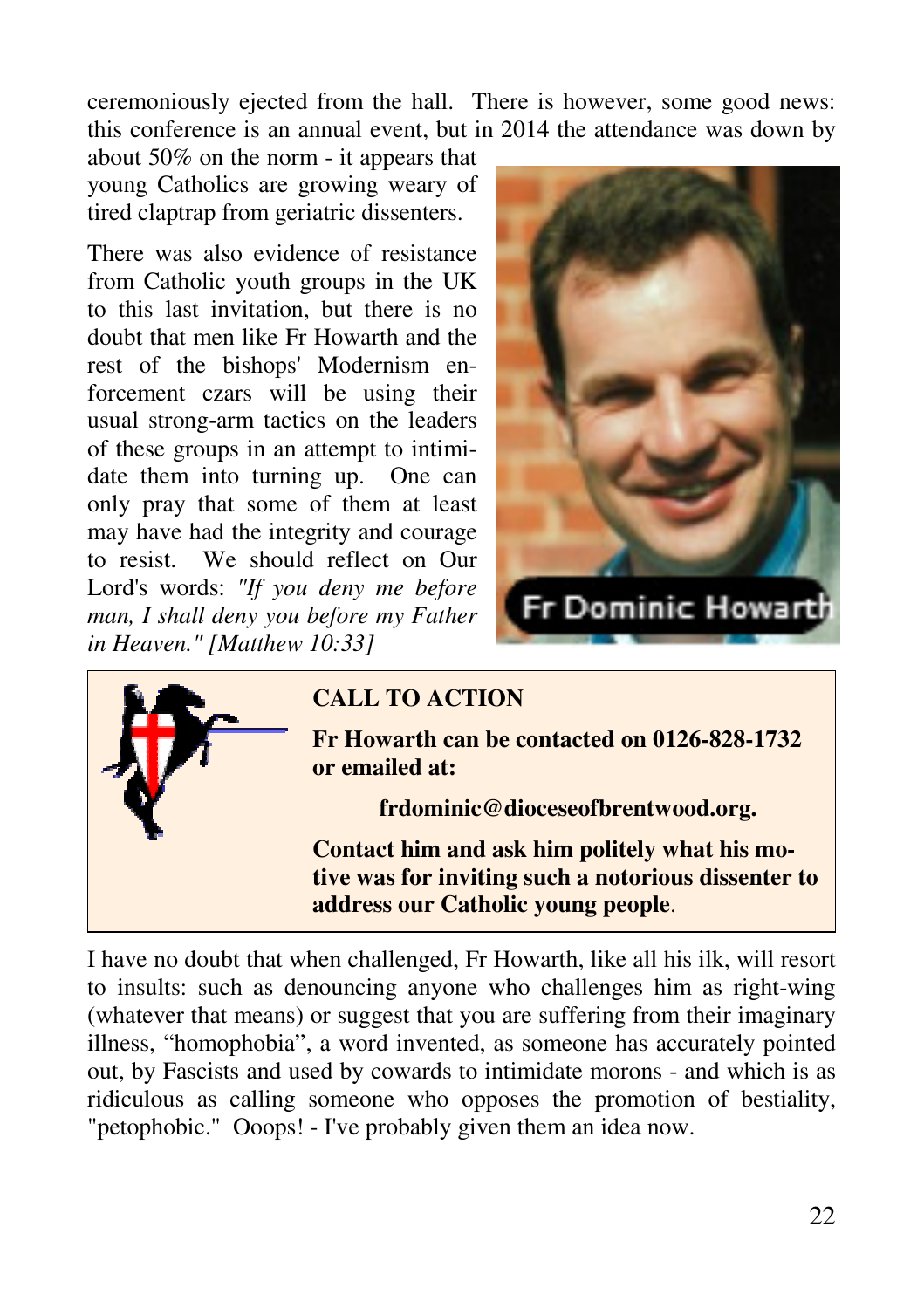### **WELCOME TO THE WORLD OF THE MODERNIST CABAL THAT HAS COMMANDEERED OUR ENGLISH SEES; SEES THAT WERE ONCE OCCUPIED BY COURAGEOUS CATHOLIC MEN**

**[I would not normally quote Fr Longenecker because when it comes to tradition in general and the traditional Mass in particular he appears to be as blind as a hooded hawk. However, I have quoted the following blog of Fr Longenecker because it demonstrates that others, besides PEEP, are waking up to the Satanic treachery that is inherent in swathes of the British episcopacy. Fr Longenecker is a convert from Anglicanism, who after ordination as a Catholic priest moved to the USA. He is a popular blogger in neo-Catholic circles - Ed]** 

When I lived in England I had a very illuminating conversation with one of the high-ups in my diocese. It happened to be vocations Sunday and I commented on the dearth of vocations to the priesthood.

He smiled and said in that smooth way the English have, *"Well that depends how you look at it. Many of us don't believe we have a vocations crisis at all. If anything we have too many priests."* 

I was shocked because my experience was that priests were aging and not being replaced and the parishes were failing and numbers attending Mass were dropping and part of this was due to the lack of priests.

The Monsignor went on to explain, *"We are already too clericalized. If we had fewer priests the people would be able to run the parishes."* He went on to tell me how it was deliberate diocesan policy to cut back on the number of priests and to discourage vocations.

This certainly seemed to be true when we considered that some Catholic bishops refused to ordain any convert clergy from the Church of England and we were constantly frustrated and confused at the number of good young men who were turned down when they applied for the priesthood.

Then the monsignor explained another underlying reason for this policy: *"You see, the Holy Spirit wants the church to have women priests. The Anglicans have seen this. Everyone else has seen this, but Rome won't budge. If we have fewer priests, then the parishes can be administered by laypeople. They can do ninety five percent of what a priest does in the parish…"* 

I completed his train of thought, *"…and if laypeople can do the job, then you can appoint women to run the parishes."*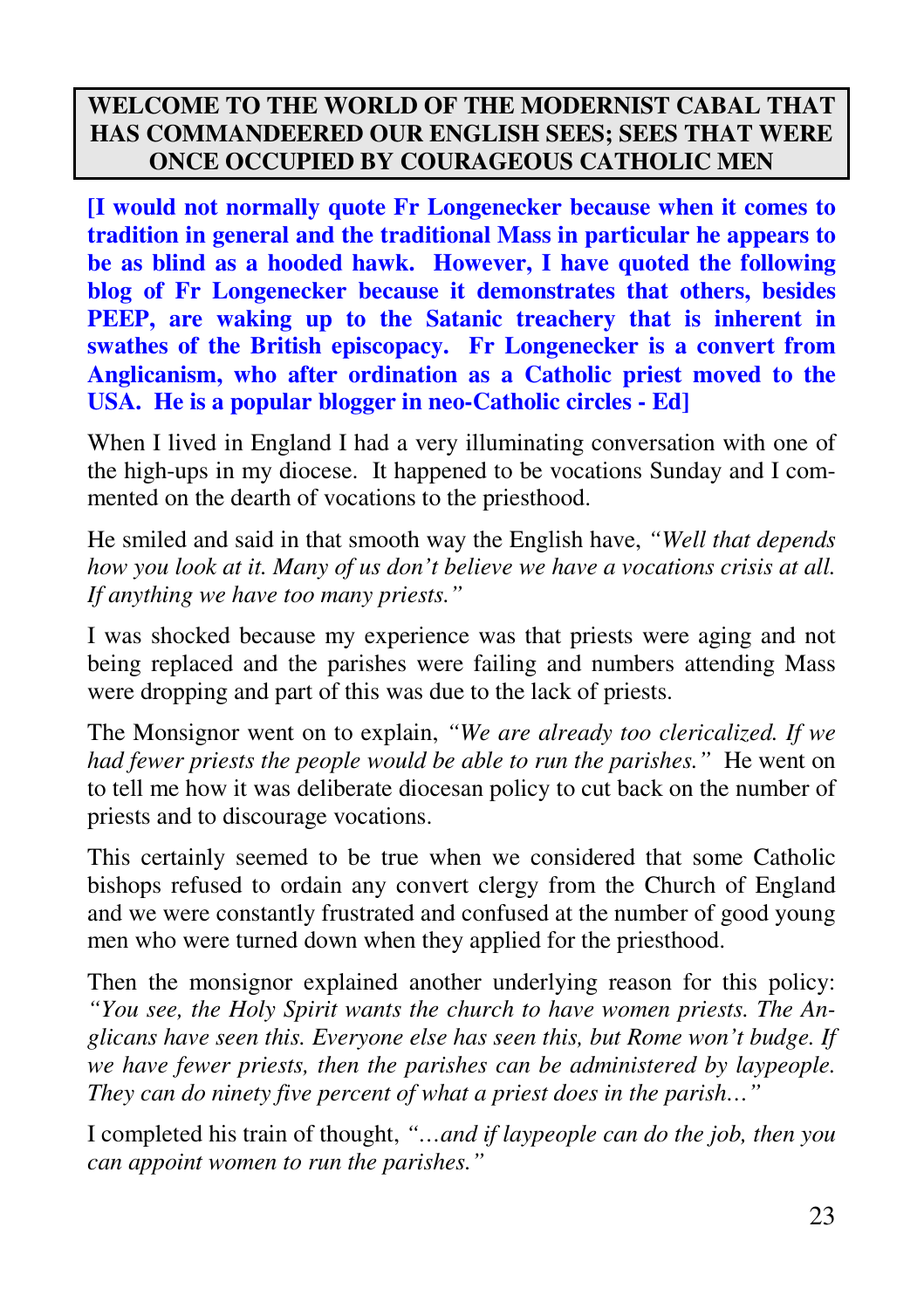He smiled, *"Exactly."*

It comes as no surprise therefore that the progressive Catholic paper *The Tablet* reports here about Sr Yvonne Pilarski who has been appointed as administrator of a couple of parishes in England.

No doubt Sister Pilarski does a good job administering the parish, visiting the sick and keeping the show on the road, and in theory I don't actually have a problem with a woman administering the parish, but what is most interesting about the story is the subtext, and the knowledge that this has not happened by chance. It has all been deliberately engineered.

*The Tablet* editors have long been in favour of the whole liberal agenda [read: anti-Catholic agenda] in the church and their news article makes no bones about the fact that they perceive Sister Yvonne as the parish priest.

Fr Paul Hardy said Sr Yvonne Pilarski, whose official title is "pastoral administrator" of Christ the King Church in Milton Keynes, had been universally accepted by the people.

*"I've seen the congregation treating her exactly as if she was their parish priest,"* he said. *"They've taken it very well – she is obviously their resident person and that's how she's treated. If she wants something to happen, it happens."* 

Not content to refer to Sister as being treated *"exactly as if she was their parish priest."* he goes on and says, *"She is very much the boss … She's a very good parish priest – she has that feminine quality that parish priests don't have."* 

One is not surprised that the liberal Catholic churchmen in England have continued down this premeditated and engineered (and devious) route, but that they openly call Sister *"a parish priest"* is absolutely jaw dropping. Not content to blur the distinctions by appointing her administrator they confuse matters even more by calling her *"the parish priest".*

I do not criticize my fellow Catholic clergy by name [*Why on earth not! Ed.*], but I will say here and now that the ten years I spent as a Catholic layman in England – working close up with the Catholic hierarchy makes me not surprised or shocked at all by this behaviour.

Clergy can be devious and manipulative and secretive at times, and often they have a good reason to play their cards close to their chest, but a few members of the Catholic hierarchy in England and Wales (those Damien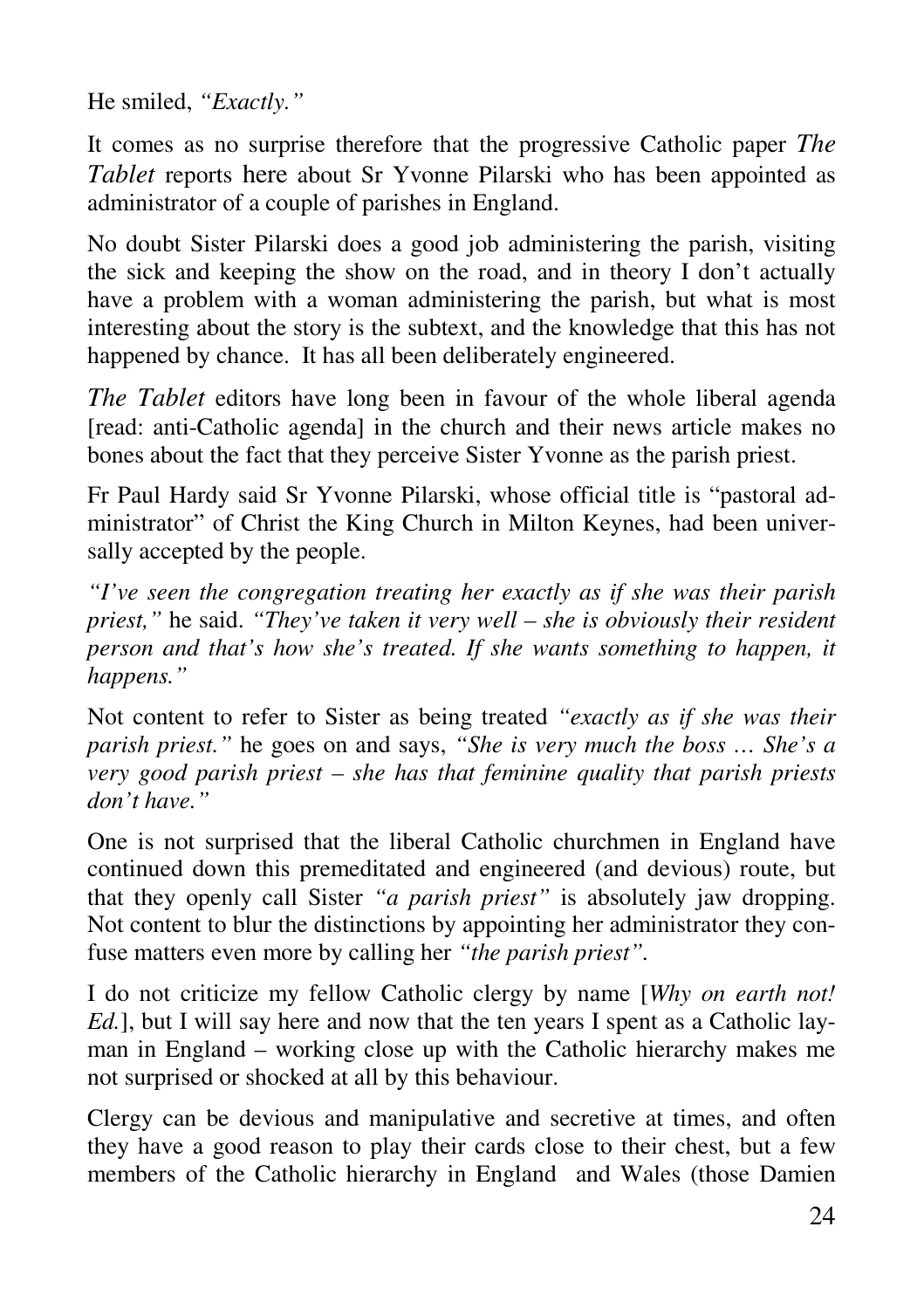Thompson calls "the magic circle") *are the most secretive, devious, duplicitous and schemingly oily inside operators I have ever come across.*

[*Welcome to the world of the Modernist cabal that has sneakily usurped English sees that were once occupied by courageous Catholic men - Ed*]

### **BISHOP ALAN HOPE By: Don McGovern**

A Flock reader recently sent us a letter that he had received from Bp Alan Hope of the Diocese of East Anglia, the relevant part of which is reproduced below:

*"In regard to Vocations, I would like to inform you that we now have four young men studying in the seminary for the Diocese and six more will be attending the selection process conference next spring. The number of vocations is increasing rather than decreasing. I would ask you to pray for more vocations and for those in formation and encourage others to follow their example and commitment.* 

*The Vatican Council, as with all the Councils of the Church, was guided by the Holy Spirit. Some may have been led to use the Council in misguided ways but it has actually brought tremendous renewal in the Church and has made the teachings of the Church more easily accessible for everyone e.g. The Catechism of the Catholic Church. All the Popes and especially Saint John Paul II and Emeritus Pope Benedict XVI have been renewing the life and the mission of the Church in the light of the authentic teaching of the Council.* 

*There has only been one translation of the Mass since the 1970's and the nobility of this translation lifts our minds and hearts to God in adoration and praises. Contrary to what some people think, the Mass has been changed and added to over many centuries, enriching our Catholic liturgy"* 

As for the last paragraph, sufficient to say that at no time in the Church's history has a reigning pontiff previously thought it appropriate to set up a committee to fabricate a new rite, with input from six heretics.

As for his Lordship's "four" seminarians, I am aware of one traditional priest working in England who next year will have twelve men in the seminary, so four for an entire diocese doesn't sound like something one should be boasting about, but I suppose that if his Lordship had two seminarians last year, he can now claim, with tongue firmly in cheek, a one hundred percent im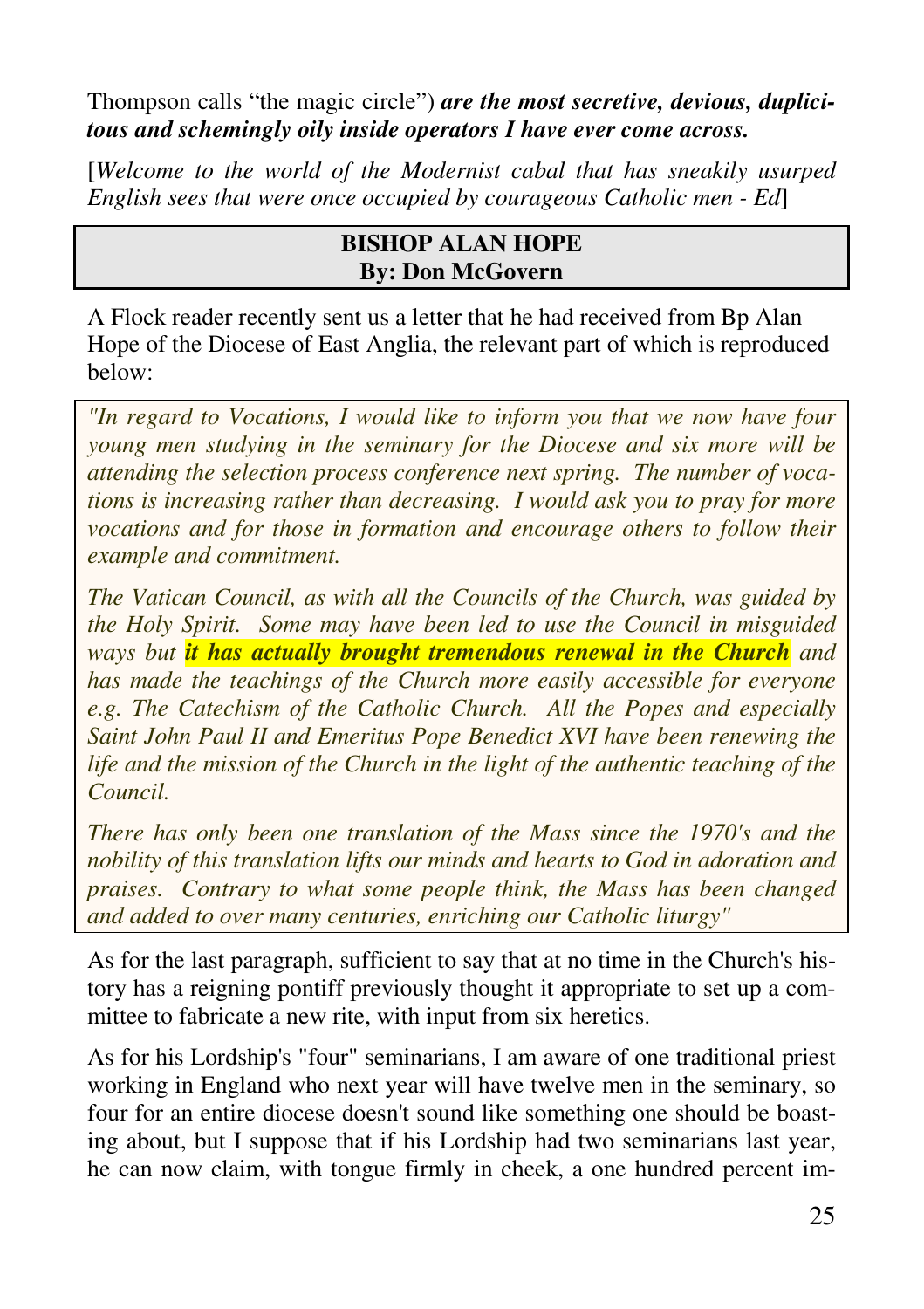provement. On passing one might note that the SSPX's have 187 seminarians and 32 pre-seminarians in their seminaries.

As for his claim that Vatican II, a pastoral council, was guided by the Holy Spirit, there is not a single teaching of the Catholic faith that supports this assertion. This is unadulterated DIY theology. If a General Council of the Church binds all Christian under pain of excommunication in a matter of faith or morals, and that ruling is confirmed by the reigning pontiff, then the Church cannot err - end of story. Vatican II made no such solemn binding pronouncement, so even this, what one may describe as "negative guidance" was never invoked by the Council. No teaching of the Church requires one to embrace this theological novelty advanced by Bishop Hope.

Here are the real, observable, documented fruits of Vatican II, and those clerics formed in its 'Spirit':

- 1. They have destroyed Mass attendance. When I became a Catholic sixty years ago, Mass attendance in this country was over 3,000,000 and steadily rising, today it is 900,000 and shrinking as I write. Even this is not the end of this tragic story because this number is propped up by immigration, and, further, two thirds of them are heretics who would be better described as Roman Protestants.
- 2. They have emptied our seminaries that is those that they haven't already closed. Furthermore, one of the truths they kept under wraps is the fact that nearly fifty percent of the worlds priest resigned their ministry within seven years of the imposition of the Novus Ordo.
- 3. By peddling Modernist drivel in our schools, they have alienated almost 100% of our youth. Before Vatican II, eighty out of every hundred children leaving our schools practised the faith as adults, today, *three* do!
- 4. They have reduced Catholic baptism by over fifty percent and Catholic marriages by a whopping two thirds.
- *5.* Our liturgy in many parishes is more akin to a Teddy bears' picnic organized by Ronald McDonald than anything one could truly describe as divine liturgy. As one commentator put it, *"Instead of worshiping God Almighty, we now worship God All Matey."*
- *6.* Our choirs, which once sang polyphony and Gregorian chant (the latter being sacred music that would have been familiar to Christ and the Apostles), today, in many parishes, consist of elderly, second-rate musicians strumming guitars and gigging about, while crooning saccharine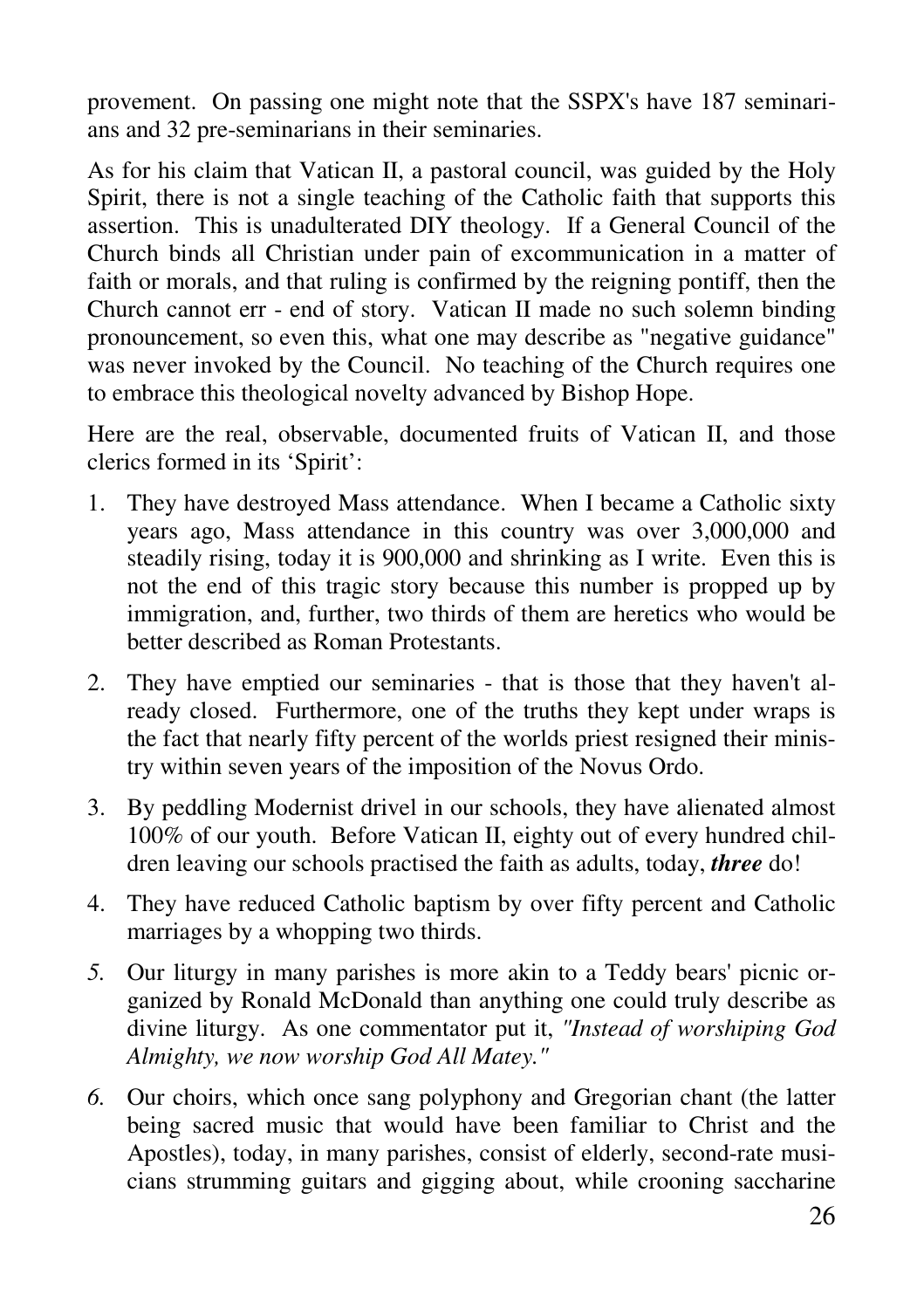hymns set to sixties' pop ditties. Apparently we are all obliged to become Philistines to attract the youth. One would have thought that after fifty years, someone might have been bright enough to have noticed that the youth aren't interested.

- 7. Many of our beautiful and much loved churches have been turned into ugly unloved relativist "worship spaces" that look more like the waiting rooms of budget airlines than churches.
- 8. We have lost the working classes and our intelligentsia. Our congregations (predominantly aging and female) are served by elderly clergy who have been completely unable to inspire new Priestly vocations. The average age of a Novus Ordo priest in France today is seventy-five!
- 9. Converts to the faith are down 70%! Put another way, for every ten people who found conversion to the faith attractive prior to Vatican II, only three do today. Further, before Vatican II, converts who came into the Church died Catholics; today, an estimated 85% of RCIA converts leave within five years. So that actually means for every twenty people who became Catholics before Vatican II, less than one does today. But even that is not the end of this miserable story, because many converts these days don't, in fact, actual become Catholics - witness Tony Blair, he with the contraception "equipment" flaunting wife. They are Roman Protestants let in by the Modernists who have prostituted the RCIA programs for their own ends. One high profile "convert" stated that the Church's teaching on sodomy was wrong, its teaching on contraception plain silly, and then added (as if in fact it still mattered) that she did not believe that any pope was infallible, particularly the present one!
- 10. Homosexuals have been ordained and promoted to high office in the Church with the inevitable explosion of the crimes committed by the predatory sodomites in their midst. Notwithstanding that over ninety percent of the victims of clerical sexual abuse are adolescent males, our bishops still lie through their teeth and call it "paedophilia". Priests in America are dying of AIDs at over four times the national average. As one wag put it, the faithful are relieved these days if they find their priest in bed with a woman.
- 11. One of the strangest changes following Vatican II is the nature of communications from prelates. If one wrote to a bishop prior to the Council one received an informative reply full of Catholic wisdom. Write to a bishop today and, if you receive any reply at all, you'll be given a string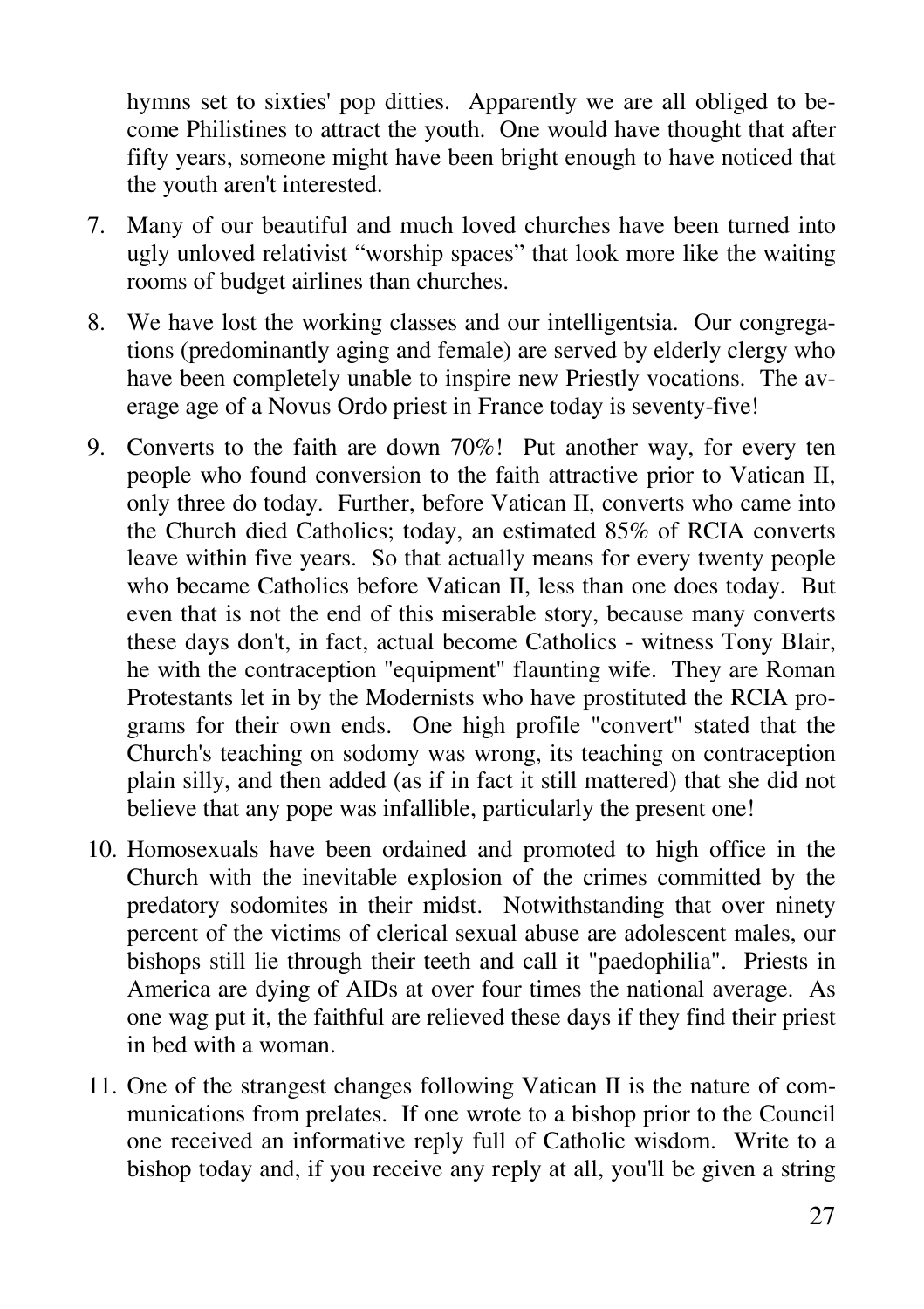of post-Conciliar episcobabble strung together in a semblance of rational thought. Talk about *"those whom the gods wish to destroy they first send mad"*; it is rather like reading a letter dictated by a talking clock!

12. We are currently in terminal meltdown, losing approximately 100,000 souls every three years. Humanly speaking, we will not have a Church in this country worth speaking about in twenty years' time; we are on course to follow the Dutch church over the precipice.

Further, *"... it has actually brought tremendous renewal in the Church",* is clearly a sentiment not shared by the last three popes. Indeed, it stands in stark contrast to the *"auto-demolition"* lamented by the late Paul VI, the *"silent apostasy"* lamented by JP2, and Benedict's, *"... Council was often trivialised with disastrous consequences for the Church: Seminaries were closed, convents were closed…the virtual Council was stronger than the real Council"*. It's such a pity that Bishop Hope wasn't able to set the last three popes straight.

A decade ago, I was driving in the country with my grandchildren, I announced, teasing, when passing a field of cows, *"What a lovely heard of elephants."* The effect of my teasing on one of the boys was huge. He became angry, confused, distraught even, he clearly could not cope with, and did not like one little bit, the fact that his grandfather, someone he looked up to, had suddenly morphed into an outrageous liar, or into a total ignoramus, or gone completely off his rocker. I had to immediately stop my teasing and announce, *"Grandad is a Silly Billy, of course it is a herd of cows."*

When a bishop starts talking about Vatican II bringing tremendous renewal in the Church, the effect on the faithful is somewhat similar to that of my grandson's response to my declaration that cows were elephants. For how can any sane individual look at the devastated vineyard of the post-Conciliar Church, the renewed passion of Christ in His Body the Church, the scourging of Christ by His own, the mass silent (and not so silent) apostasy, and utter such utter drivel with a straight face? John Knox would have given his right arm to have done a fraction of the damage to the Church achieved by Vatican II. We, the faithful, are naturally uncomfortable with the fact that our father in faith, someone we have a right to be able to look up to, has seemingly suddenly morphed into an outrageous liar, or into a total ignoramus, or has gone completely off his rocker..

Insanity is by definition a disconnection of the mind from reality. This is as true of a bishop in his palace pontificating about the wonderful renewal of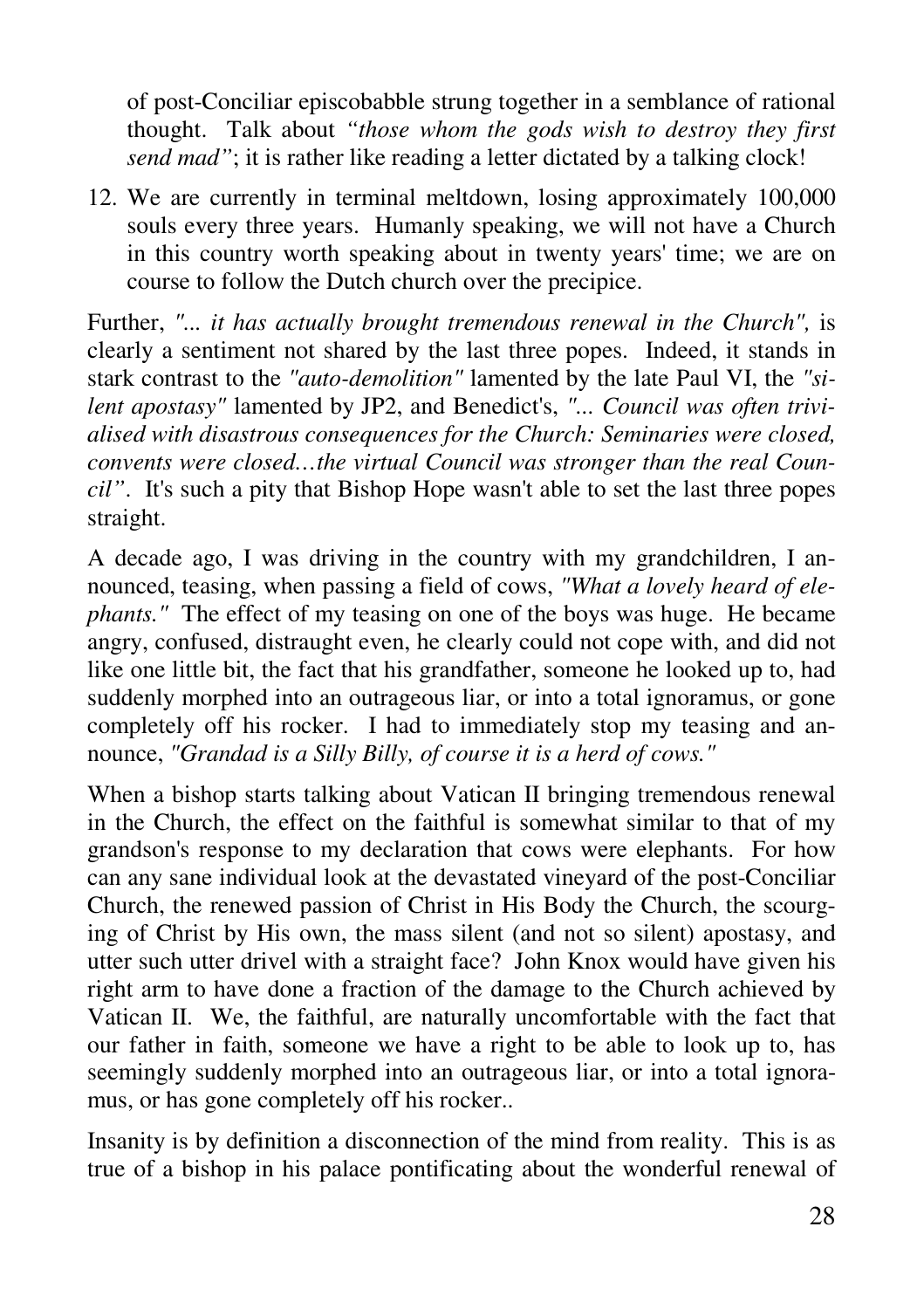Vatican II, as it is of the lunatic shuffling round the asylum claiming to be Napoleon Bonaparte. What makes this rambling nonsense, this insult to the intelligence of the faithful, even more upsetting is that Bp Alan Hope is one of our better bishops (and certainly the sort of man we should be keeping in our prayers), so just imagine the gut-churning drivel the rest spout!

We probably live in the first time in history, when being sane, i.e. conforming one's mind to reality, puts one into a minority group, but, when the majority are clearly rushing lemming-like towards a precipice, being in a minority struggling in the opposite direction is not such a bad place to find oneself.

### **FROM THE MAIL BOX**

*NB Because of toxic atmosphere in which orthodox priests have to work in the modern Church, we never publish their real names. All priest are called Fr Ignobilis and reside in Stat Veritas for the purposes of this mailbox* 

#### **... the wonderful work that you do**

... Thank you for your kind assistance in this matter. I enclose a cheque for £XX to help with the wonderful work that you do.

*Teresa West*  Norfolk

### **Maintain the rage**

Maintain the rage my friend, for men of your courage are becoming harder and harder to find.

## **Vic Burgess**

via email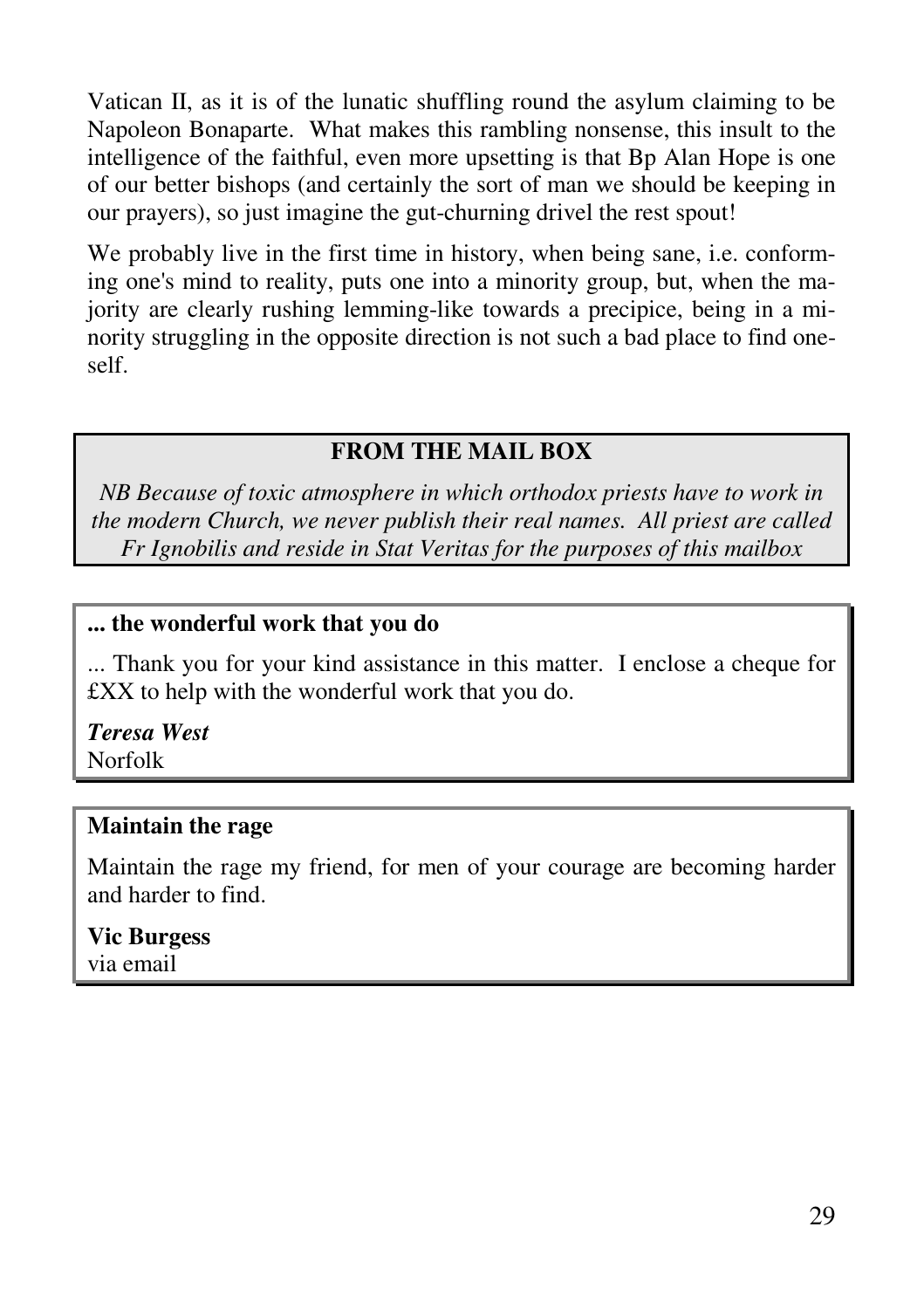#### **Please Please Pease, don't draw your horns in**

Dear Graham. Please Please Pease, don't draw your horns in. There are far too many mealy mouthed people in the Church and in the country as a whole. These last fifty years the poison of Liberalism has walked all over us, the politically correct have silenced millions of otherwise good people. I appreciate The Flock on line, but will you please continue sending the paper copy, I find it easier to read. Good Luck, God bless.

### **Phil Sandland.**

Stoke on-Trent (via email)

### **I passed the Flock on to a friend to read it and she agreed with me**

Dear Sir, I received the magazine recently. I have been saying the same things about the poor religious programmes here as you commented in the Flock. I passed the Flock on to a friend to read it and she agreed with me. I enclose cheque for support.

### **Anne Woolsey**

Portadown

### **I can no longer read**

I can no longer read anything but have a friend who will always let me know anything particular from the Flock.

I enclose a small contribution that will be my last. Thank you for all that Pro Ecclesia et Pontifice continue to do for the Church.

#### **Miss Barbara McIlvenna** Bexhill

## **What a breath of orthodox Catholic fresh air.**

Dear Graham, Read your winter issue of the Flock. Please add me to your list. What a breath of orthodox Catholic fresh air.

Enclosed find donation. My best wishes.

**Dermot Morgan** Wallasey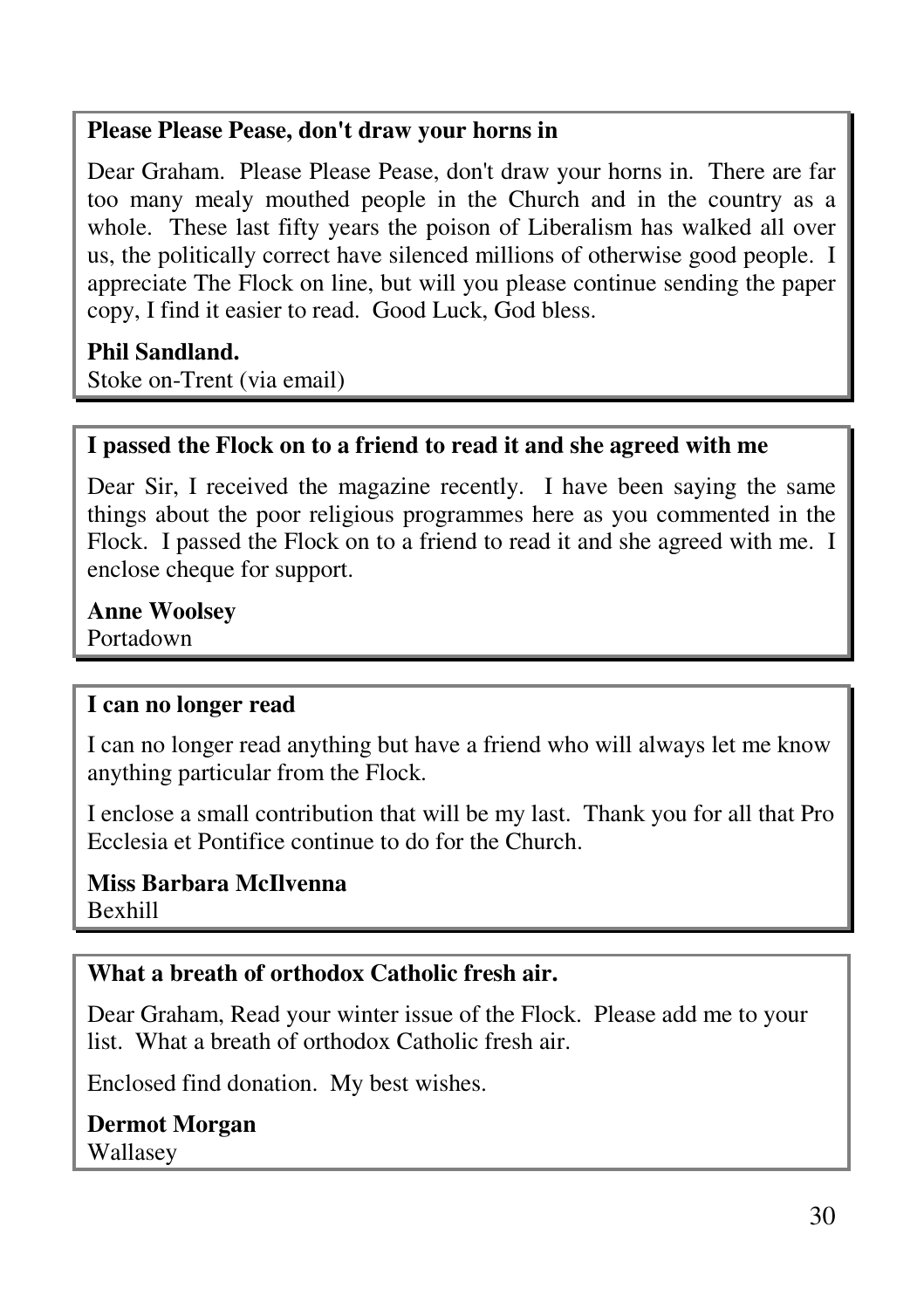#### **You are now punching your weight ...**

Dear PEEP Editorial Team, Please accept my congratulations on a real cracker of an issue!

You are now punching your weight up there with Christian Order and Catholic Truth.

Bishop Athanasius Schneider said everything I've been thinking since the Sin-Odd.

Keep up the good work! In Domino,

**Dr David Lightfoot**  Market Rasen

#### **Keep straight talking**

Thank you Flock. Keep straight talking, for the good of SOULS for JESUS.

God bless you all. Deo-Gratias + Ave Maria

**Margaret Rushton**  Bootle

#### **keep up the good work**

Graham: keep up the good work; God knows you will have lots to comment on with the way things are going for the Church especially, the world and our US Government. I like your verbiage: "the fog of post-Conciliar ecumaniac dogma." Brilliantly put!!! Put that in Dolan, Bergoglio and Cupich pipe. thank you,

**Fr Joe Ignobilis** Via email

#### **The Flock is always a good read**

Always good to hear from you. The Flock is always a good read and you have made it very presentable. May God bless you for your good work.

**Jacqueline Cottam**  Littlehampton